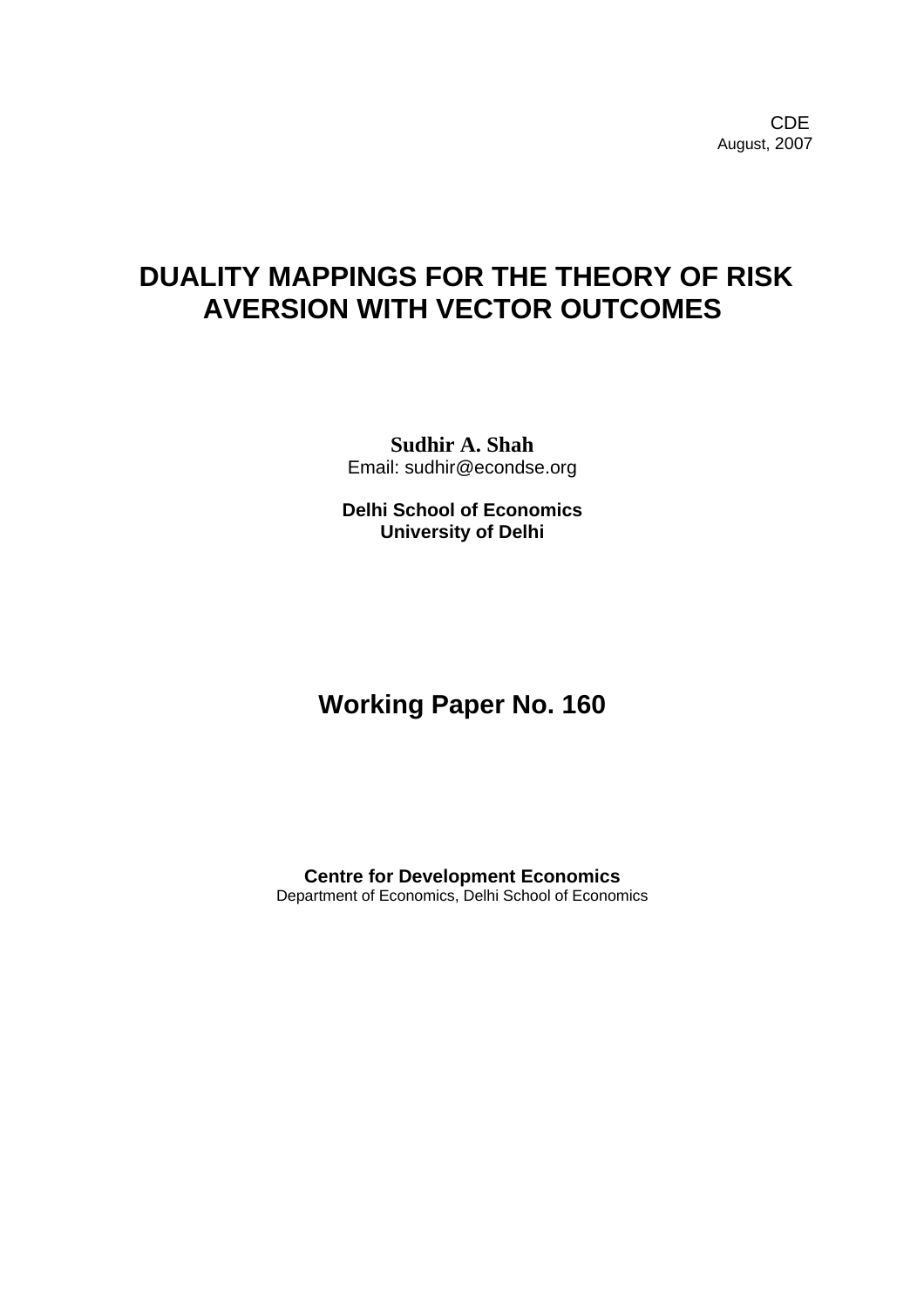# Duality mappings for the theory of risk aversion with vector outcomes

Sudhir A. Shah<sup>∗</sup>

August 10, 2007

#### Abstract

We consider a decision-making environment with an outcome space that is a convex and compact subset of a vector space belonging to a general class of such spaces. Given this outcome space, we define general classes of (a) risk averse von Neumann-Morgenstern utility functions defined over the outcome space, (b) multi-valued mappings that yield the certainty equivalent outcomes corresponding to a lottery, (c) multi-valued mappings that yield the risk premia corresponding to a lottery, and (d) multi-valued mappings that yield the acceptance set of lotteries corresponding to an outcome. Our duality results establish that the usual mappings that generate  $(b)$ ,  $(c)$  and  $(d)$  from  $(a)$  are bijective. We apply these results to the problem of computing the value of financial assets to a risk averse decision-maker and show that this value will always be less than the arbitrage-free valuation.

JEL classification: C02, D01, D81

Key phrases: Risk aversion, vector outcomes, certainty equivalence, risk premia, acceptance set

#### 1 Introduction

The theory of risk aversion (Arrow [1], Pratt [19], Yaari [22]) is one of the most useful applications of the general theory of choice from the set of lotteries over an outcome space. This theory featuring real-valued outcomes characterizes risk aversion and comparative risk aversion in terms of constructs such as risk premia, certainty equivalents, Arrow-Pratt coefficients and acceptance sets. Given that these derived concepts are used in various applications, a natural question arises: can a risk averse decision-maker's preference, usually represented by a von Neumann-Morgenstern utility function, be represented equivalently in terms of the derived constructions? In other

<sup>∗</sup>All correspondence should be addressed to: Department of Economics, Delhi School of Economics, University of Delhi, Delhi 110007, India. Telephone: (+91)(11) 2766-7005. Fax: (+91)(11) 2766-7159. E-mail: sudhir@econdse.org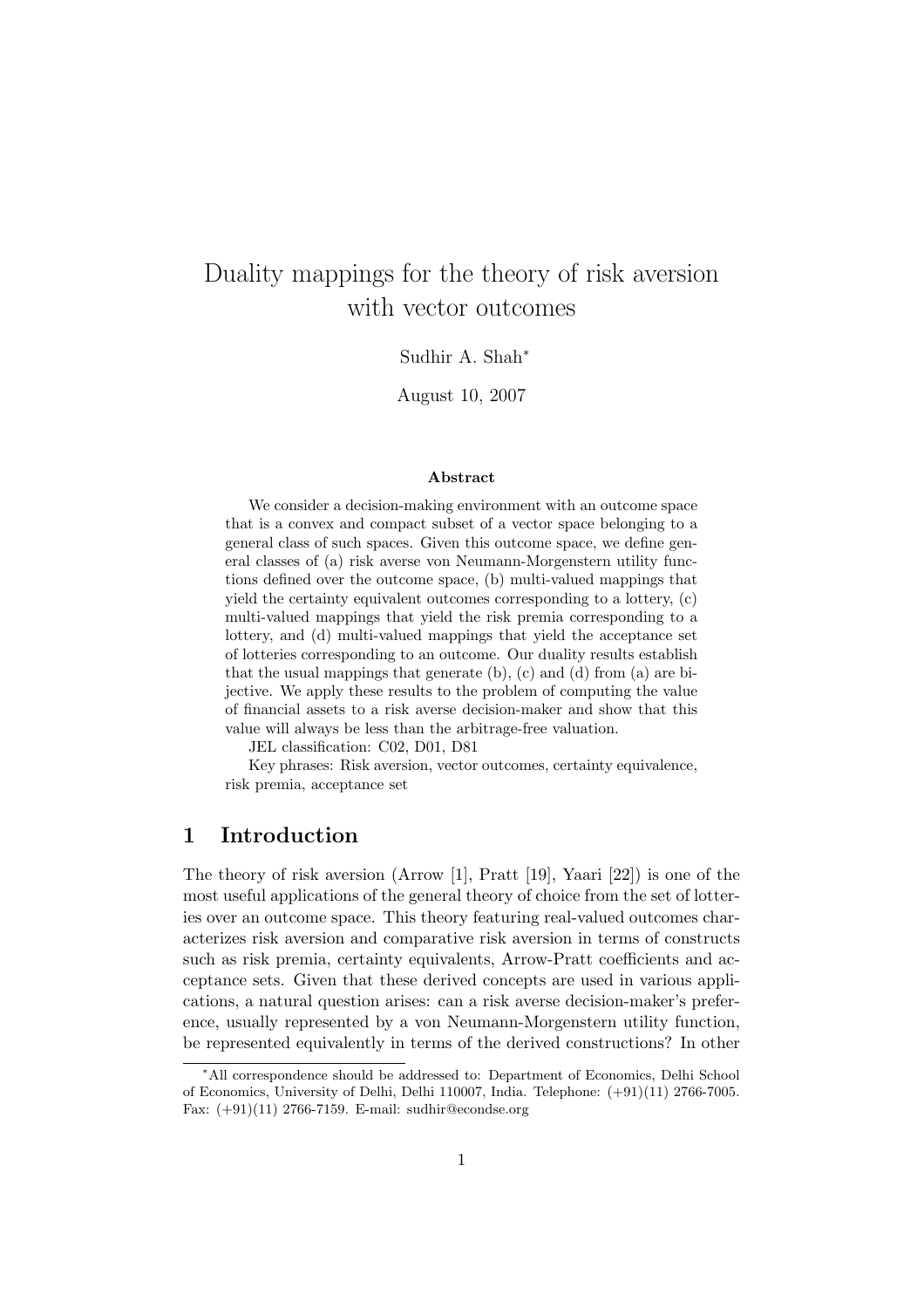words, can the decision-maker's von Neumann-Morgenstern utility function be recovered from the decision-maker's risk premia, certainty equivalents, acceptance sets or Arrow-Pratt coefficients? Our objective in this paper is to identify a general class of preferences for which these questions can be answered in the affirmative. Towards this end, we shall establish dualities between the set of continuous and increasing risk averse von Neumann-Morgenstern utility functions and sets of multi-valued mappings that generate risk premia, certainty equivalents and acceptance sets, not just in the real outcomes case, but very generally in the vector outcomes case.

Consider a decision-making setting with an outcome space O that is a subset of a partially ordered vector space X. Let  $\Delta(O)$  be the set of  $\sigma$ -additive probability measures (henceforth, referred to as lotteries) on O. Let  $U$  be a set of von Neumann-Morgenstern (henceforth, abbreviated to vN-M) utility functions  $u: O \to \Re$ . Let F be a set of mappings  $F: \Delta(O) \Rightarrow O$ , where  $F(\mu)$  is interpreted as the set of certainty equivalent outcomes (Pratt [19]) corresponding to a lottery  $\mu$ <sup>1</sup>. Let P be a set of mappings  $P : \Delta(O) \Rightarrow X$ , where  $P(\mu)$  is interpreted as the set of risk premia (Pratt [19]) corresponding to a lottery  $\mu$ . Unlike in the real outcomes setting, the notions of certainty equivalent outcomes and risk premia are necessarily set-valued in the vector outcomes setting. Finally, let  $A$  be a set of mappings  $A: O \Rightarrow \Delta(O)$ , where  $A(x)$  is interpreted as the acceptance set (Yaari [22]) corresponding to an outcome x. We shall specify the sets U, F, P and A by imposing appropriate requirements on their elements; e.g., elements of  $U$  are continuous, weakly risk averse and order-preserving with respect to the given partial order on  $X$ . The principal contribution of this paper is to show the existence of bijections  $\phi : \mathcal{U} \to \mathcal{F}$  (Theorem 3.6),  $\psi : \mathcal{U} \to \mathcal{P}$  (Theorem 4.1) and  $\xi : \mathcal{U} \to \mathcal{A}$  (Theorem 5.5); clearly, these bijections generate other bijections  $\psi \circ \phi^{-1} : \mathcal{F} \to \mathcal{P}, \xi \circ \phi^{-1} : \mathcal{F} \to \mathcal{A}$  and  $\xi\circ\psi^{-1}:\mathcal{P}\rightarrow\mathcal{A}.$ 

We describe our methodology with respect to the duality  $\phi$  between U and F; analogous descriptions apply to the other dualities too. Given  $u \in \mathcal{U}$ and a lottery  $\mu \in \Delta(O)$ , the set of certainty equivalents  $\phi(u)(\mu)$  is defined in the natural way and it is straightforward to confirm that the resulting mapping  $\phi(u)$ :  $\Delta(O) \Rightarrow O$  satisfies the properties that define the elements of F, i.e.,  $\phi(u) \in \mathcal{F}$ . Next, we show that  $\phi$  is injective. The final step is to show that  $\phi$  is surjective. We show this as follows. Given  $F \in \mathcal{F}$ , we define a complete preordering  $\succeq_F$  on  $\Delta(O)$ ; let  $\succ_F$  be the asymmetric factor of  $\succeq_F$ . The vN-M representation problem with respect to  $\succeq_F$  is to find  $u_F : O \to \Re$  such that, for all  $\mu, \lambda \in \Delta(O), \mu \succ_F \lambda$  if and only if  $\int_{O} \mu(dz) u_F(z) > \int_{O} \lambda(dz) u_F(z)$ . We show that  $\phi$  is surjective by showing that the vN-M representation problem with respect to  $\succ_F$  has a solution

<sup>&</sup>lt;sup>1</sup>We use  $\Rightarrow$  to denote set-valued mappings as well as logical implication. The intended meaning should be clear from the context.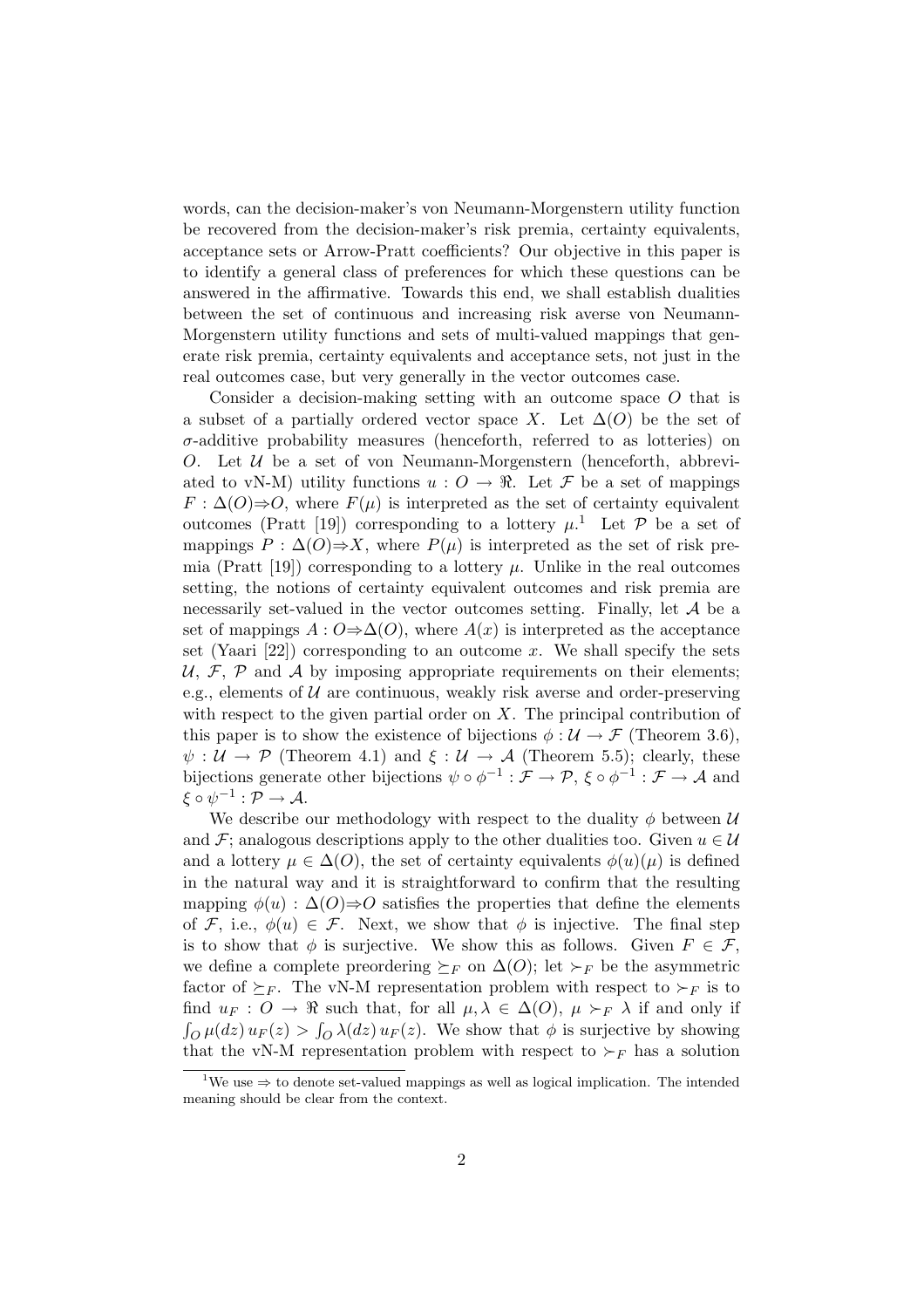$u_F: O \to \Re$  such that  $u_F \in \mathcal{U}$  and  $\phi(u_F) = F$ .

Our results imply that the information embedded in a mapping from one of the defined sets of mappings can also be recovered from one and only one mapping from each of the other sets of mappings as well. These results promise to ease applications of the theory of risk aversion, especially in the context of vector outcomes. This is because, in applications of the theory of risk aversion, one is usually concerned with objects such as risk premia, certainty equivalents and acceptance sets, while the vN-M utility function is merely the means for systematically generating these objects of substantive interest. Our results allow one to directly specify and work with the objects of interest, safe in the knowledge that, if these objects satisfy the properties we postulate, then they are indeed generated by some vN-M utility, and therefore are well-grounded in expected utility theory.

While the classical theory of risk aversion is couched in terms of real outcomes, which are usually interpreted as "wealth", there are many potential applications where outcomes are properly thought of as vectors. Financial economics is an area where the outcomes relevant to a decision-maker are typically vectors. In intertemporal financial models, decision-makers are routinely faced with the problem of choosing among assets whose returns are random processes. Since random processes can be represented by lotteries over a designated set of sample paths, the decision problem is essentially one of choosing among lotteries over sample paths. These sample paths are the relevant outcomes for the decision-maker and cannot be generally reduced to a scalar "wealth" outcome. This class of problems, exemplified by Application 6.4, also motivates the generality of our formalism. As sample paths in financial economics are typically continuous functions or belong to an even more general vector space, a useful theory should strive to specify X and O as generally as tractable and necessary.<sup>2</sup>

X being a general vector space instead of  $X = \mathbb{R}$  has a number of implications for the problem at hand. The salient ones are as follows. First, if  $X = \Re$ , then the usual order  $>$  on  $\Re$  is complete. On the other hand, with X a vector space, we shall only require that  $>$  be a partial order on it; even in the simplest cases, we do not have complete orders that are tractable and economically interpretable. Secondly, if  $X = \mathbb{R}$  and the vN-M utility  $u: O \to \Re$  is strictly increasing, then the sets of risk premia and certainty equivalents are singletons. If  $X$  is a vector space, then these constructs cease to be singleton-valued. An example of the problems created by this fact is the question: what meaning is to be ascribed to the relation "the risk premia generated by a lottery  $\mu$  are larger than the risk premia

 $2^2$ For instance, the Wiener measure on the space of continuous sample paths results in the coordinate process being the Wiener process, which generates Brownian motion and geometric Brownian motion *via* elementary transformations. Itô and McKean [10] is the classic reference for the mathematics of diffusions and Duffie [3] is a useful introduction to the financial theory applications.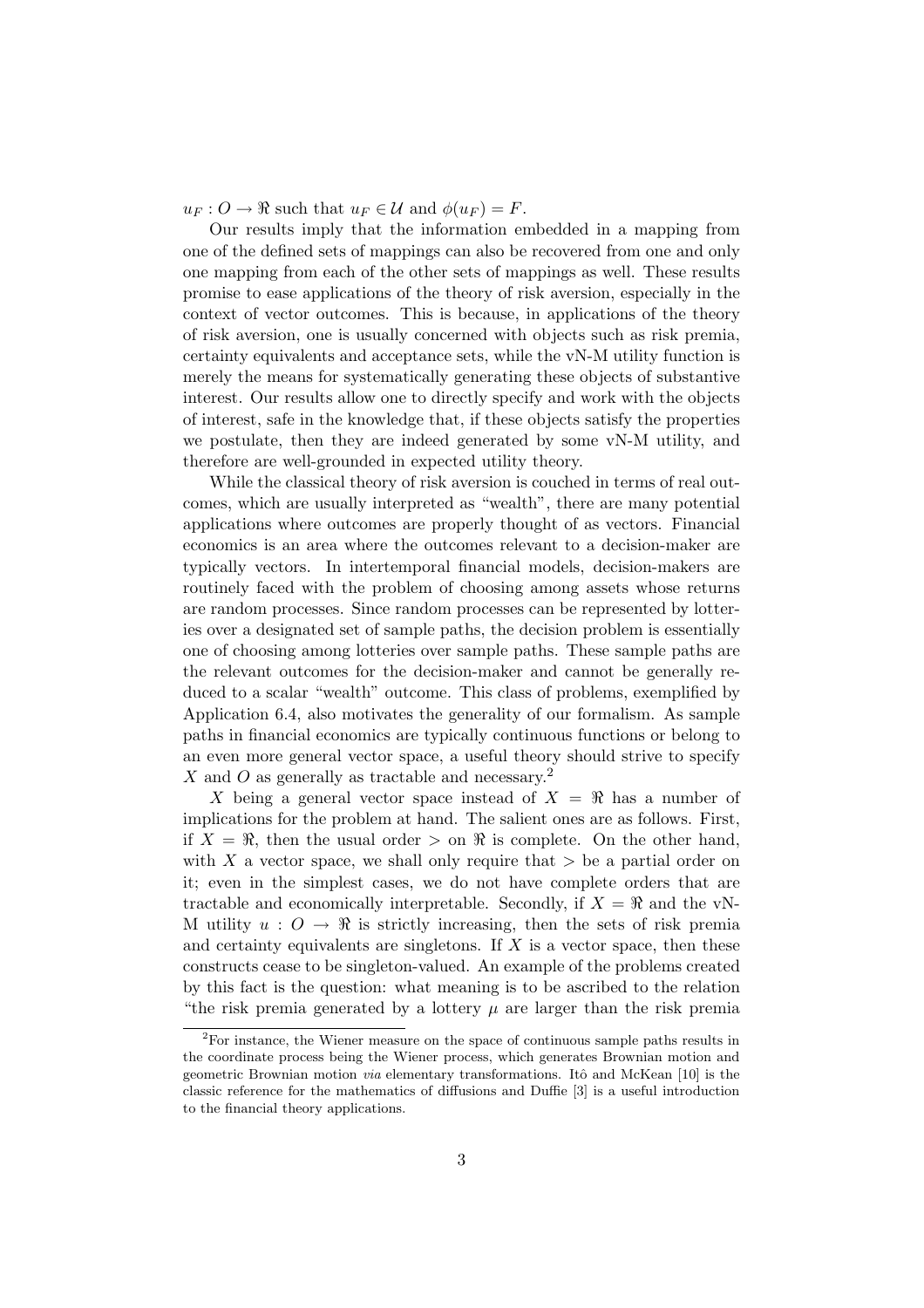generated by lottery  $\lambda$ "? In the case  $X = \Re$ , as the sets of risk premia are singletons, this question is answered using the usual ordering on  $\Re$ . Thirdly, the vector outcome setting also forces one to address additional technical complications. For instance, we shall need to define the mean of a lottery over quite general vector outcomes, which entails integrating vector-valued functions. In this regard, it is important to confirm that a unique mean exists for every lottery.

Before plunging into the details, we briefly discuss the literature on risk aversion in the vector outcome setting. There are two distinct strands in this literature. One strand (Duncan [4], Karni [11], Kihlstrom and Mirman [12], [13], Levy and Levy [15], Shah [20]) studies risk aversion directly in the context of vector-valued risks that are given as primitive objects, as we do in this paper. The emphasis in these papers is to develop measures of risk aversion and notions of comparative risk aversion that are appropriate in the vector-outcome context. The other strand (Grant et al. [6], [7], Hanoch [8], Martinez-Legaz and Quah [16], Stiglitz [21]) studies the relationship between vector-valued risks (lotteries on commodity bundles) and real-valued risks (lotteries on wealth) when they are linked by a consumer's budget constraint. It is natural in this setting to interpret the von Neumann-Morgenstern utility function on a real domain as the indirect utility function for a fixed price vector. For each price vector, this enables the application of the classical theory of risk aversion couched in terms of real-valued outcomes. This context also permits a restricted indirect theory of choice among vector-valued risks since lotteries over wealth levels amount to lotteries over commodity bundles on the Engel curve corresponding to a given price vector. While Stiglitz [21] explores the implications of the purely indirect approach, Grant et al. ([6], [7]) and Martinez-Legaz and Quah [16] study the nature and extent of duality between the direct and indirect approaches.

The rest of this paper is organized as follows. In Section 2, we describe the formal requirements on X, O,  $\Delta(O)$  and  $\succeq$ . We also define the mean  $m_{\mu}$  of a lottery  $\mu \in \Delta(O)$  and note that, given our formal context, every lottery  $\mu \in \Delta(O)$  has a unique mean. In Section 3, we define the class of (weakly) risk averse utility functions  $\mathcal U$  and the class  $\mathcal F$  of mappings that generate lottery-contingent certainty equivalent outcomes. The analysis of this section leads up to the duality result in Theorem 3.6. In Section 4, we define the class  $P$  of lottery-contingent risk premia. The analysis of this section leads up to the duality result in Theorem 4.1. Finally, in Section 5, we define the class A of outcome-contingent acceptable lotteries. The analysis of this section leads up to the duality result in Theorem 5.5. Section 6 is devoted to applications of the duality results. We show in Theorem 6.1 that  $F \in \mathcal{F}$  and  $A \in \mathcal{A}$  are continuous mappings. We use these facts to compute the value of financial assets to a risk averse investor when the assets are characterized by a known or random stream of dividends. In Section 7, we compare the ordinal and cardinal utility representation problems. We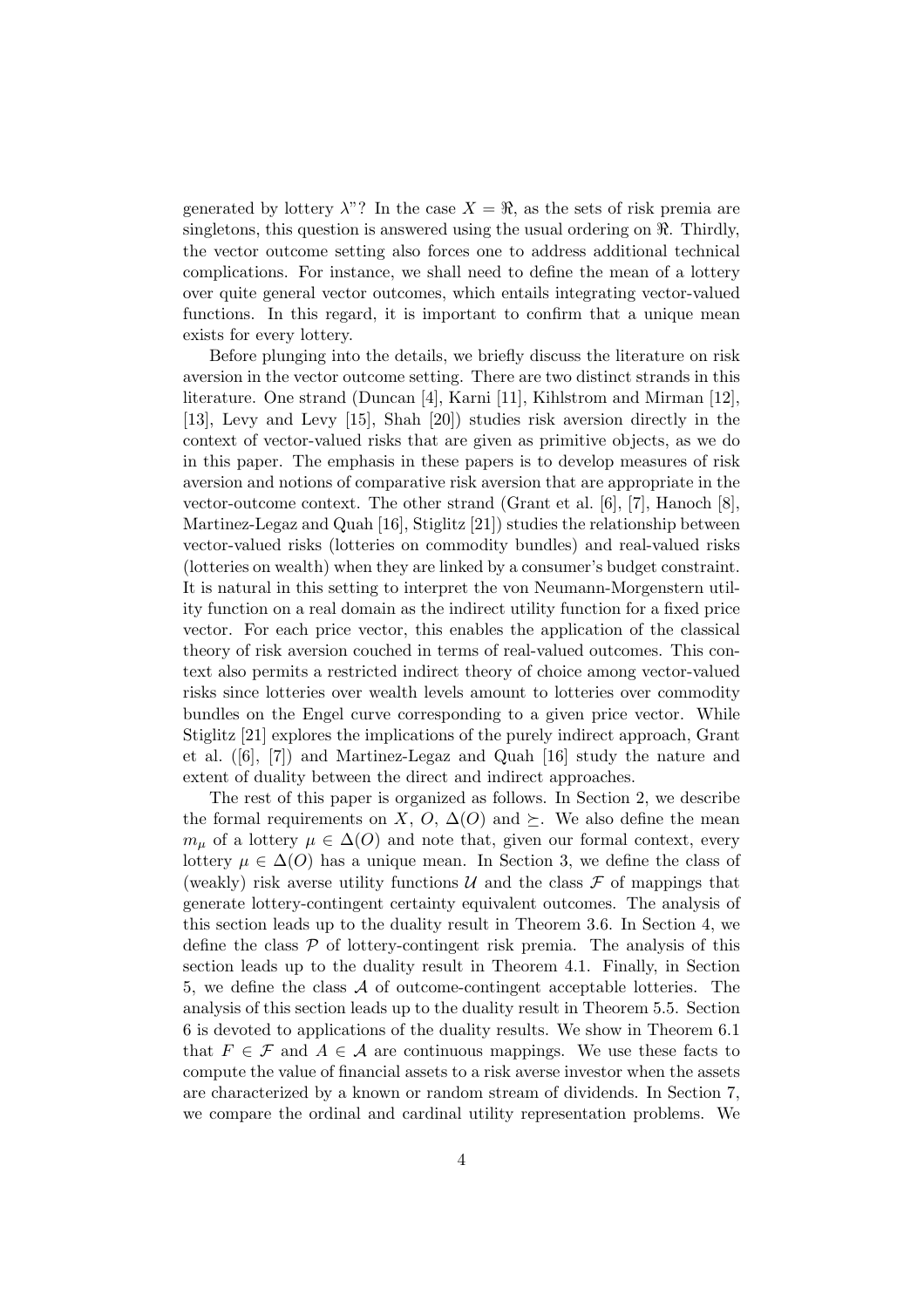summarize our results in Section 8.

## 2 Formal setting

Let X be a metrizable real locally convex topological vector space. Let  $\geq$  be a reflexive, transitive and antisymmetric binary relation on  $X$  such that (a) if  $x, y, z \in X$  and  $x \geq y$ , then  $x + z \geq y + z$ , and (b) if  $x, y \in X$ ,  $t \in \Re_{++}$  and  $x \geq y$ , then  $tx \geq ty$ . (a) requires invariance with respect to vector addition and (b) requires invariance with respect to scalar multiplication. Define the relation > on X by: for  $x, y \in X$ ,  $x > y$  if and only if  $x \ge y$  and  $\neg y \ge x$ . Let  $X_+ = \{x \in X \mid x \geq 0\}$  be the positive cone of X. Given nonempty sets  $E, F \subset X$ , we say that  $E \geq^* F$  if  $\neg y > x$  for all  $x \in E$  and  $y \in F$ .

Let O be a convex and compact subset of  $X_+$  with  $0 \in O$ . Equip O with the subspace topology and the Borel  $\sigma$ -algebra  $\mathcal{B}(O)$ . As O is metrizable, every singleton subset of O is closed in O. Consequently,  $\{x\} \in \mathcal{B}(O)$  for every  $x \in O$ .

Let  $\Delta(O)$  be the set of  $\sigma$ -additive probability measures on O. Let  $\mathcal{C}(O, \Re)$ denote the set of continuous functions  $g: O \to \mathbb{R}$ . As O is compact, every  $g \in C(O, \mathbb{R})$  is bounded. Therefore, the formula  $L(\mu, g) = \int_{O} \mu(dz) g(z)$ defines a linear functional  $L(., g) : \Delta(O) \to \Re$  for every  $g \in \mathcal{C}(O, \Re)$ . We give  $\Delta(O)$  the weak<sup>\*</sup> topology, which is the coarsest topology on  $\Delta(O)$  that makes every functional in  $\{L(.,g) | g \in C(O,\mathbb{R})\}$  continuous, i.e., it is the projective topology generated on  $\Delta(O)$  by the family  $\{L(.,g) \mid g \in C(O,\Re)\}.$ 

We note some consequences of our assumptions.  $\Delta(O)$  is compact and metrizable when given the weak<sup>∗</sup> topology (Parthasarathy [17], Theorem II.6.4). As O is compact metric, it is separable, i.e., there is a countable set  $E \subset O$  that is dense in O. Given  $x \in O$ ,  $\delta_x$  denotes the Dirac measure at x, i.e., for every  $B \in \mathcal{B}(O)$ ,  $\delta_x(B) = 1$  if  $x \in B$  and  $\delta_x(B) = 0$  otherwise. As  $\{x\} \in \mathcal{B}(O)$  for every  $x \in O, \ \delta_x \in \Delta(O)$  for every  $x \in O$ . Let  $\Delta^0(E)$ denote the set of  $\mu \in \Delta(O)$  with finite support in E, i.e.,  $\mu$  is a finite convex combination of Dirac measures in E. Then,  $\Delta^{0}(E)$  is dense in  $\Delta(O)$ (Parthasarathy [17], Theorem II.6.3). Given  $\mu \in \Delta(O)$ ,  $m_{\mu} = \int_{O} \mu(dz) z$ denotes the mean of  $\mu$ , where the integral on the right-hand side is the Pettis integral; see Pettis [18] for details.

**Theorem 2.1** If O is nonempty, convex, compact and metrizable, and  $\mu \in$  $\Delta(O)$ , then  $m_{\mu}$  exists, is unique and  $m_{\mu} \in O$ .

We say that  $u: O \to \Re$  is weakly risk averse if  $u(m_\mu) \geq \beta$  $\int_{O}\mu(dz)\,u(z)$ for every  $\mu \in \Delta(O)$ . For every function  $u: O \to \Re$ , the set of functions  $[u] = \bigcup_{a \in \Re} \bigcup_{b \in \Re_{++}} \{v : O \to \Re \mid v = a + bu\}$  is an equivalence class. We shall formally identify  $u: O \to \mathbb{R}$  with the equivalence class [u]; a property  $\alpha$  that holds for every  $v \in [u]$  will be denoted simply by "u satisfies  $\alpha$ ". As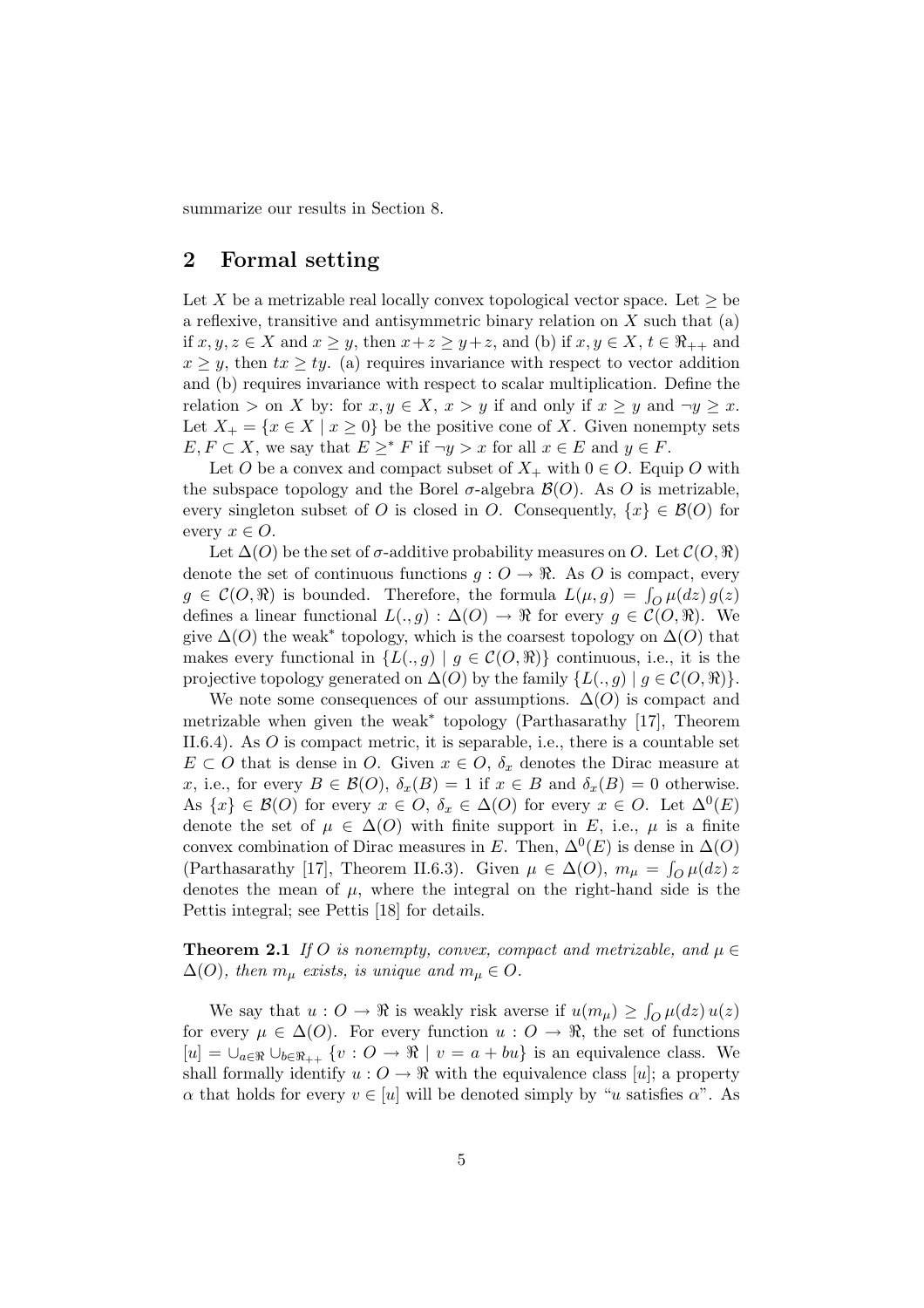indicated by our notion of equivalence classes, u is to be interpreted as a vN-M utility function.

### 3 Utility functions and certainty equivalents

**Definition 3.1** U is the set of functions  $u: O \to \mathbb{R}$  such that

- $(a)$  u is continuous,
- (b) u is weakly risk averse,
- (c) u is increasing with respect to  $>$ , and
- (d)  $u(0) = 0$ .

(a) is a regularity condition that is used for various existence arguments. (b) and (c) are salient and natural properties in most economic contexts. As  $O \subset X_+$  and  $u(0) = 0$  for  $u \in \mathcal{U}$ , (c) implies  $u(x) \in \mathbb{R}_+$  for every  $x \in O$ . However, (d) is not a substantive restriction on  $\mathcal U$  in the sense that it does not restrict the class of preferences on  $\Delta(O)$  that have a vN-M representation in U. More precisely, if  $u: O \to \Re$  satisfies properties (a) to (c), then  $v: O \to \Re$ defined by  $v = u - u(0)$  is equivalent to u and  $v \in U$ . We now define a class of multi-valued mappings  $F : \Delta(O) \Rightarrow O$  with the interpretation that  $F(\mu)$ is the set of certainty equivalent outcomes corresponding to the lottery  $\mu$ .

**Definition 3.2** F is the set of mappings  $F : \Delta(O) \Rightarrow O$  such that

 $(A)$  F has nonempty values.

(B)  $\geq^*$  is a complete and antisymmetric preordering on {F(µ) | µ ∈  $\Delta(O)$ ,

(C) for all  $\mu, \lambda, \gamma \in \Delta(O)$ ,  $F(\mu) = F(\lambda)$  implies  $F(\mu/2 + \gamma/2) = F(\lambda/2 + \gamma/2)$  $\gamma/2),$ 

(D) for every  $\lambda \in \Delta(O)$ ,  $\{\mu \in \Delta(O) \mid F(\mu) \geq^* F(\lambda)\}\$  and  $\{\mu \in \Delta(O) \mid$  $F(\lambda) \geq^* F(\mu)$  are closed in  $\Delta(O)$ ,

(E)  $F(\delta_{m_\mu}) \geq^* F(\mu)$  for every  $\mu \in \Delta(O)$ ,

(F)  $x \in F(\delta_x)$  for every  $x \in O$ ,

(G) if  $x, y \in O$  and  $x > y$ , then  $F(\delta_x) \geq^* F(\delta_y)$  and  $\neg F(\delta_y) \geq^* F(\delta_x)$ , and

(H)  $x \in F(\mu)$  implies  $F(\mu) = F(\delta_x)$ .

For every  $u \in \mathcal{U}$ , define  $\phi(u) : \Delta(O) \Rightarrow O$  by

$$
\phi(u)(\mu) = \left\{ x \in O \mid u(x) = \int_O \mu(dz) u(z) \right\}
$$

Given a utility function u and a lottery  $\mu$ ,  $\phi(u)(\mu)$  is the set of outcomes that yield the same utility as the expected utility derived from u and  $\mu$ . In the case of scalar outcomes and an increasing utility function, the set of certainty equivalent outcomes is a singleton set; this is no longer the case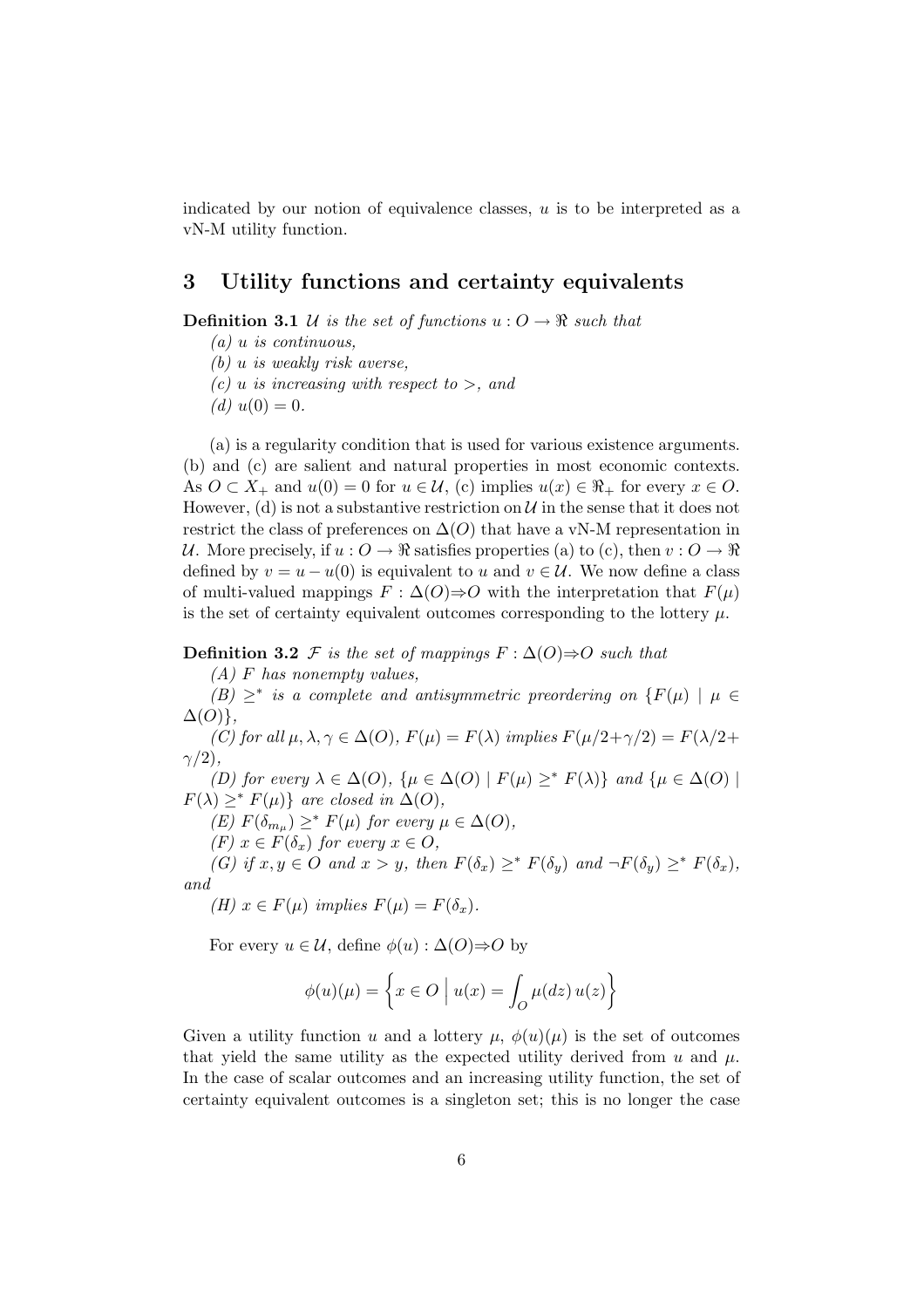when outcomes are vectors. Note that, if  $u \in \mathcal{U}$  and  $v = a + bu$  where  $a \in \Re$ and  $b \in \Re_{++}$ , then  $\phi(u) = \phi(v)$ .

The main result of this section, Theorem 3.6, shows that  $\phi$  is a bijection between U and F. The proof is divided into three lemmas. In Lemma 3.3, we show that  $\phi(u) \in \mathcal{F}$  for every  $u \in \mathcal{U}$ . In Lemma 3.4, we show that  $\phi$  is injective. Finally, in Lemma 3.5, we show that  $\phi$  is surjective by showing that  $\phi^{-1}(\lbrace F \rbrace) \neq \emptyset$  for every  $F \in \mathcal{F}$ .

**Lemma 3.3** If  $u \in \mathcal{U}$ , then  $\phi(u) \in \mathcal{F}$ .

Proof. Fix  $u \in \mathcal{U}$ . As u is fixed, denote  $\phi(u)$  by F. (a) implies that u is measurable, and as  $O$  is compact,  $u$  is bounded. Therefore, the generalized Lebesgue integral  $\int_{Q} \mu(dz) u(z)$  exists for every  $\mu \in \Delta(Q)$ . Define anzed Lebesgue Integral  $J_O \mu(a z) u(z)$  exists 1<br>  $U : \Delta(O) \to \Re$  by  $U(\mu) = \int_O \mu(dz) u(z)$ . Thus,

$$
F(\mu) = \{ x \in O \mid u(x) = U(\mu) \} = \{ x \in O \mid U(\delta_x) = U(\mu) \}
$$
(3.4)

As  $\Delta(O)$  is given the weak<sup>\*</sup> topology, (a) implies that U is continuous.

 $(A)$  As O is convex, it is connected. As O is nonempty and connected, (a) implies  $u(O) \subset \Re$  is nonempty and connected. (b), (c) and (d) imply that  $u(m_u) \ge U(\mu) \ge 0 = u(0)$ . As  $u(O)$  is connected, we have  $U(\mu) \in$  $[u(0), u(m_\mu)] \subset u(O)$ . Consequently, there exists  $x \in O$  such that  $u(x) =$  $U(\mu)$ , i.e.,  $x \in F(\mu)$ .

Before demonstrating the other properties of  $F$ , we note that

$$
F(\mu) \geq^* F(\lambda) \quad \Leftrightarrow \quad U(\mu) \geq U(\lambda) \tag{3.5}
$$

for all  $\mu, \lambda \in \Delta(O)$ .

Suppose  $U(\mu) < U(\lambda)$ . By (A),  $F(\mu) \neq \emptyset$  and  $F(\lambda) \neq \emptyset$ . Let  $x \in F(\mu)$ and  $y \in F(\lambda)$ . As  $0 \in O$  and  $O \subset X_+$ , (c) and (d) imply  $0 \leq u(x) =$  $U(\mu) < U(\lambda) = u(y)$ . By (d),  $y > 0$ . As O is convex and  $0 \in O$ ,  $ty \in O$  for every  $t \in [0, 1)$ . As  $[0, 1)$  is connected and X is a topological vector space,  $\{ty \mid t \in [0,1)\}\$ is connected. Then, (a) implies that  $\{u(ty) \mid t \in [0,1)\}\$ is connected. (c) implies  $\{u(ty) | t \in [0,1)\} = [0, u(y)]$ . As  $u(x) \in [0, u(y)]$ , there exists  $t \in [0, 1)$  such that  $u(ty) = u(x)$ , i.e.,  $ty \in F(\mu)$ . As  $ty < y$ , we have  $\neg F(\mu) \geq^* F(\lambda)$ .

Conversely, suppose  $\mu, \lambda \in \Delta(O)$  and  $\neg F(\mu) \geq^* F(\lambda)$ . Then, there exists  $x \in F(\mu)$  and  $y \in F(\lambda)$  such that  $y > x$ . By (c),  $u(y) > u(x)$ . Thus,  $U(\lambda) = u(y) > u(x) = U(\mu).$ 

We now check that  $F$  satisfies (B) to (H).

(B) (3.5) implies that  $\geq^*$  is a complete preordering on  $\{F(\mu) \mid \mu \in$  $\Delta(O)$ . To see that  $\geq^*$  is antisymmetric on  $\{F(\mu) \mid \mu \in \Delta(O)\}\$ , suppose  $\mu, \lambda \in \Delta(O)$  are such that  $F(\mu) \geq^* F(\lambda)$  and  $F(\lambda) \geq^* F(\mu)$ . (3.5) implies that  $U(\mu) = U(\lambda)$ . It follows from (3.4) that  $F(\mu) = F(\lambda)$ .

(C) Suppose  $\mu, \lambda, \gamma \in \Delta(O)$  and  $F(\mu) = F(\lambda)$ . As  $\geq^*$  is reflexive on  ${F(\mu) \mid \mu \in \Delta(O)}$ , we have  $F(\mu) \geq^* F(\lambda)$  and  $F(\lambda) \geq^* F(\mu)$ . By (3.5),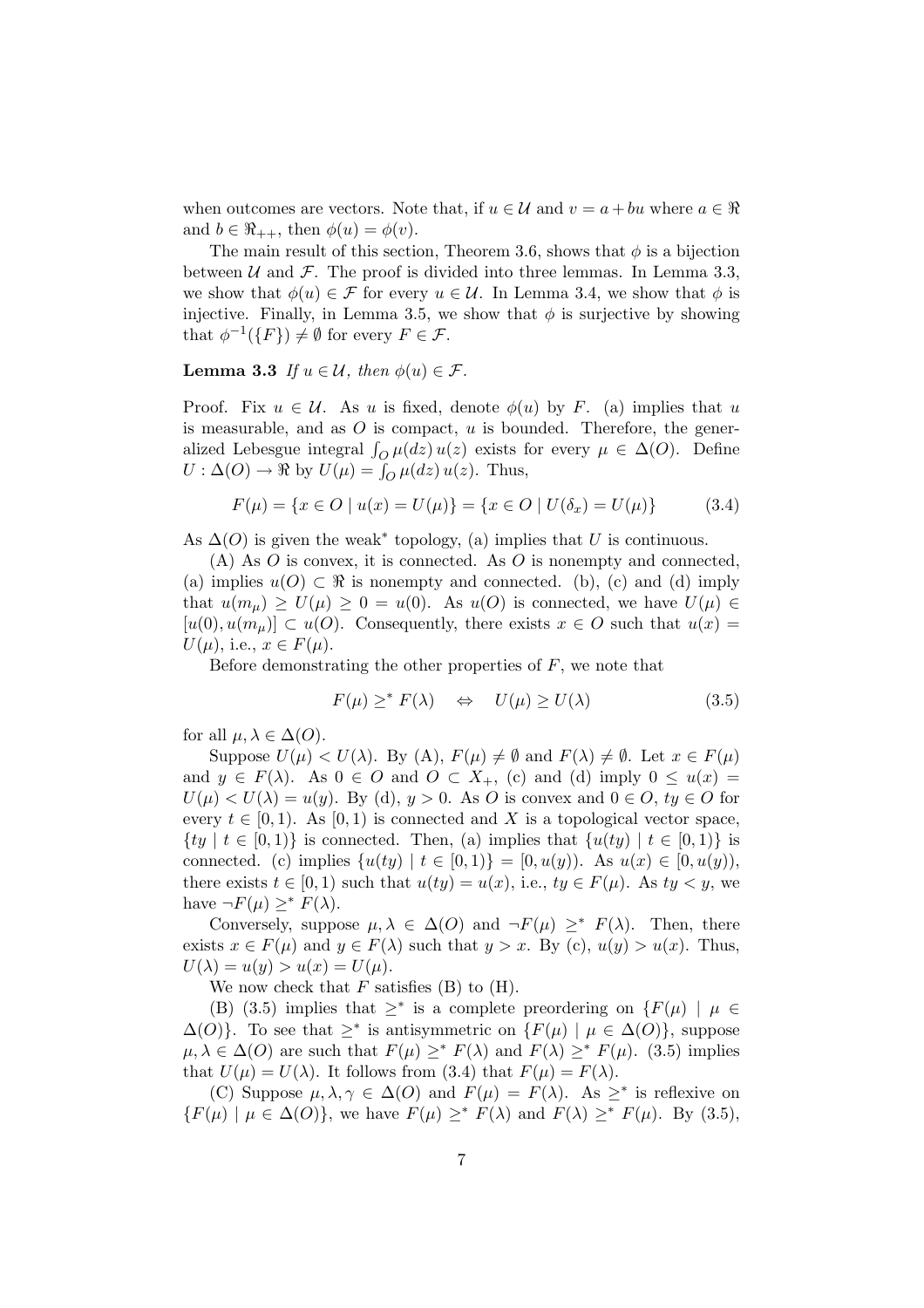$U(\mu) = U(\lambda)$ . The linearity of U implies  $U(\mu/2 + \gamma/2) = U(\mu)/2 + U(\gamma)/2 =$  $U(\lambda)/2 + U(\gamma)/2 = U(\lambda/2 + \gamma/2)$ . By (3.5) and the antisymmetry of  $\geq^*$ on  $\{F(\mu) \mid \mu \in \Delta(O)\}\)$ , we have  $F(\mu/2 + \gamma/2) = F(\lambda/2 + \gamma/2)$ .

(D) Consider  $\lambda \in \Delta(O)$ . By (3.5) and the continuity of U, { $\mu \in \Delta(O)$  |  $F(\mu) \geq^* F(\lambda) = {\mu \in \Delta(O) | U(\mu) \geq U(\lambda)}$  is closed in  $\Delta(O)$ . Similarly,  $\{\mu \in \Delta(O) \mid F(\lambda) \geq^* F(\mu)\}\$ is closed in  $\Delta(O)$ .

(E) Suppose there exists  $\mu \in \Delta(O)$  such that  $\neg F(\delta_{m_\mu}) \geq^* F(\mu)$ . Then, there exists  $x \in F(\mu)$  and  $y \in F(\delta_{m_\mu})$  such that  $x > y$ . By definition,  $u(x) = U(\mu)$  and  $u(y) = U(\delta_{m_\mu}) = u(m_\mu)$ . As  $x > y$ , we have  $u(m_\mu) =$  $u(y) < u(x) = U(\mu)$ , a contradiction of (b).

(F) For every  $x \in O$ ,  $u(x) = U(\delta_x)$ , and so  $x \in F(\delta_x)$ .

(G) Consider  $x, y \in O$  such that  $x > y$ . Let  $x' \in F(\delta_x)$  and  $y' \in F(\delta_y)$ . If  $y' > x'$ , then (c) implies  $u(y) = u(y') > u(x') = u(x)$ , a contradiction. So,  $F(\delta_x) \geq^* F(\delta_y)$ . As  $x \in F(\delta_x)$ ,  $y \in F(\delta_y)$  and  $x > y$ , it follows that  $\neg F(\delta_u) \geq^* F(\delta_x)$ .

(H) Let  $x \in F(\mu)$ . If  $y \in F(\delta_x)$ , then  $u(y) = U(\delta_x) = u(x) = U(\mu)$ . So,  $y \in F(\mu)$ . Thus,  $F(\delta_x) \subset F(\mu)$ . If  $y \in F(\mu)$ , then  $u(y) = U(\mu) = u(x) =$  $U(\delta_x)$ . So,  $y \in F(\delta_x)$ . Thus,  $F(\mu) \subset F(\delta_x)$ .

Clearly, a stronger version of (C) holds for  $F = \phi(u)$ :  $F(u) = F(\lambda)$ implies  $F(t\mu + (1-t)\gamma) = F(t\lambda + (1-t)\gamma)$  for every  $t \in [0,1]$ . We require the weaker condition in order to make  $\mathcal F$  as large a class of mappings as possible.

#### **Lemma 3.4**  $\phi$  is injective.

Proof. Consider  $u, v \in \mathcal{U}$  such that  $\phi(u) = \phi(v)$ . We show that  $[u] = [v]$ .

(1) We first show that u and v induce the same ordering on  $O$ . Without loss of generality, suppose there exist  $x, y \in O$  such that  $u(x) \ge u(y)$  and  $v(x) < v(y)$ . Then there exists  $t \in [0, 1)$  such that  $ty \in O$  and  $v(ty) = v(x)$ . It follows that  $ty \in \phi(v)(\delta_x)$ . However, as (c) implies that  $u(x) \geq u(y)$  $u(ty)$ , we have  $ty \notin \phi(u)(\delta_x)$ , a contradiction.

(2) By (A),  $\phi(u)$  and  $\phi(v)$  have nonempty values. For  $\nu \in \Delta(O)$ , let  $x_{\nu} \in \phi(u)(\nu)$ . Given  $\mu, \lambda \in \Delta(O)$ , (1) implies

$$
U(\mu) \geq U(\lambda) \iff u(x_{\mu}) \geq u(x_{\lambda}) \iff v(x_{\mu}) \geq v(x_{\lambda}) \iff V(\mu) \geq V(\lambda)
$$

Thus, U and V are linear mappings on  $\Delta(O)$  that induce the same ordering on  $\Delta(O)$ .

(3) As  $\Delta(O)$  is compact and U is continuous, there exist  $\alpha, \beta \in \Delta(O)$ such that  $U(\alpha) \leq U(\mu) \leq U(\beta)$  for every  $\mu \in \Delta(O)$ . If  $U(\alpha) = U(\beta)$ , then U is constant over  $\Delta(O)$ , say  $U(\mu) = k_U$  for every  $\mu \in \Delta(O)$ . If U is constant over  $\Delta(O)$ , then so is V. Let  $V(\mu) = k_V$  for every  $\mu \in \Delta(O)$ . Setting  $a = k_V - k_U$  and  $b = 1$  implies  $V = a + bU$ .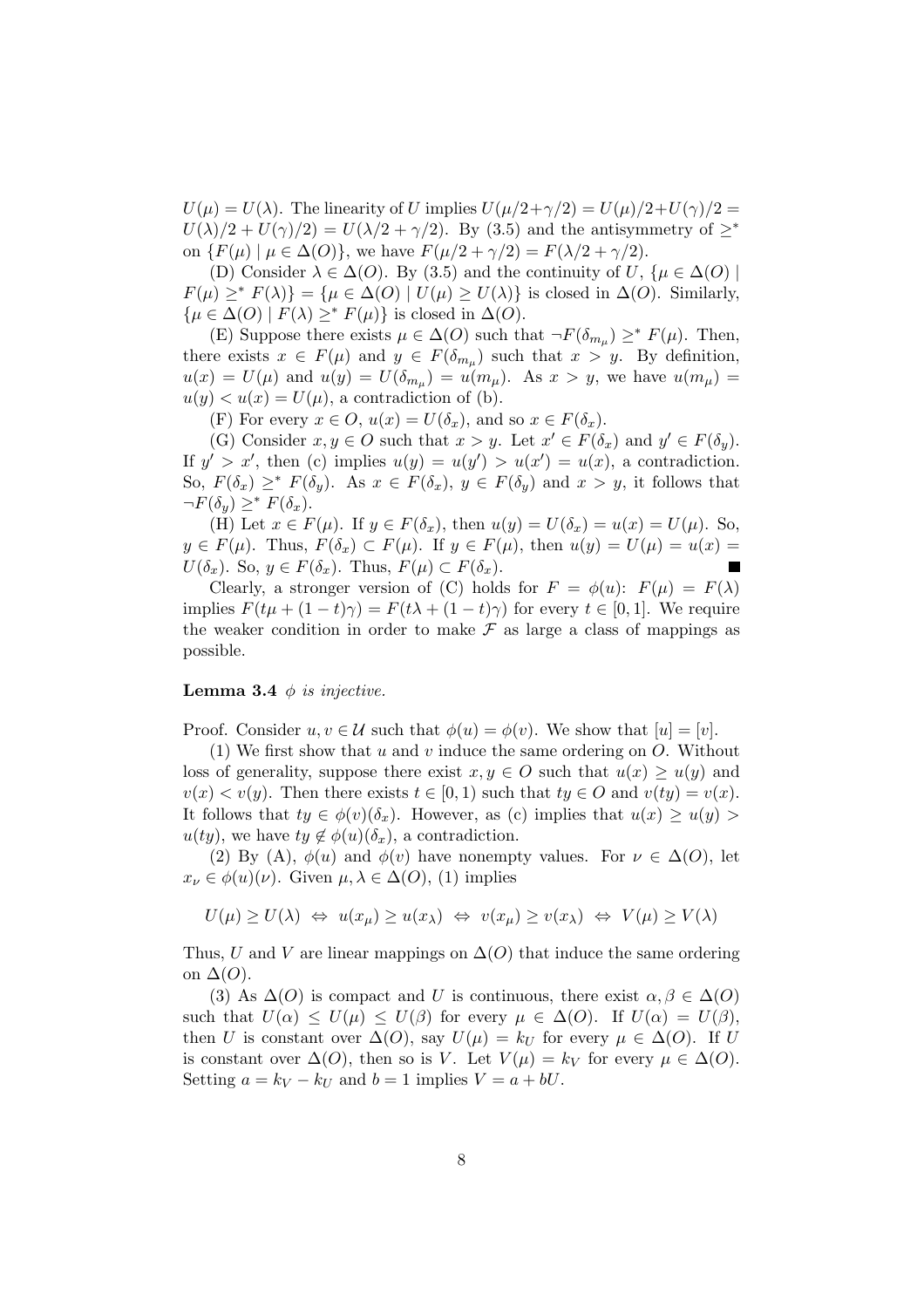Suppose  $U(\beta) > U(\alpha)$ . Then,  $V(\beta) > V(\alpha)$ . Define

$$
a = V(\alpha) - U(\alpha) \left[ \frac{V(\beta) - V(\alpha)}{U(\beta) - U(\alpha)} \right]
$$
 and  $b = \frac{V(\beta) - V(\alpha)}{U(\beta) - U(\alpha)}$ 

Note that  $b > 0$ . Now consider  $\mu \in \Delta(O)$ . We show that  $V(\mu) = a + bU(\mu)$ .

As  $U(\mu) \in [U(\alpha), U(\beta)]$ , there is a unique  $t \in [0, 1]$  such that  $U(\mu) =$  $tU(\beta) + (1-t)U(\alpha)$ . As U is linear,  $U(\mu) = U(t\beta + (1-t)\alpha)$ . Therefore,  $V(\mu) = V(t\beta + (1-t)\alpha)$  and

$$
a + bU(\mu) = V(\alpha) + b[U(\mu) - U(\alpha)]
$$
  
=  $V(\alpha) + bt[U(\beta) - U(\alpha)]$   
=  $V(\alpha) + t[V(\beta) - V(\alpha)]$   
=  $tV(\beta) + (1 - t)V(\alpha)$   
=  $V(t\beta + (1 - t)\alpha)$   
=  $V(\mu)$ 

It follows that  $v(x) = V(\delta_x) = a + bU(\delta_x) = a + bu(x)$  for every  $x \in O$ . Thus,  $[u] = [v]$ .

**Lemma 3.5** If  $F \in \mathcal{F}$ , then  $\phi^{-1}(\{F\}) \neq \emptyset$ .

Proof. Consider  $F \in \mathcal{F}$ . By (A),  $F(\mu) \neq \emptyset$  for every  $\mu \in \Delta(O)$ . Define the relation  $\succeq^*$  on  $\Delta(O)$  by:  $\mu \succeq^* \lambda$  if and only if  $F(\mu) \geq^* F(\lambda)$ . (B) implies that  $\succeq^*$  is a complete preordering. Define the relation  $\sim^*$  on  $\Delta(O)$ by  $\mu \sim^* \lambda$  if and only if  $\mu \succeq^* \lambda$  and  $\lambda \succeq^* \mu$ .

If  $\mu, \lambda \in \Delta(O)$  are such that  $\mu \sim^* \lambda$ , then  $\mu \succeq^* \lambda$  and  $\lambda \succeq^* \mu$ . Therefore,  $F(\mu) \geq^* F(\lambda)$  and  $F(\lambda) \geq^* F(\mu)$ . So, the antisymmetry property in (B) implies  $F(\mu) = F(\lambda)$ . Conversely, if  $F(\mu) = F(\lambda)$ , then the reflexivity property in (B) implies  $F(\mu) \geq^* F(\lambda)$  and  $F(\lambda) \geq^* F(\mu)$ . Thus,  $\mu \geq^* \lambda$  and  $\lambda \succeq^* \mu$ , and consequently,  $\mu \sim^* \lambda$ . Thus,  $\mu \sim^* \lambda$  if and only if  $F(\mu) = F(\lambda)$ .

Consider  $\mu, \lambda, \gamma \in \Delta(O)$  such that  $\mu \sim^* \lambda$ . Then,  $F(\mu) = F(\lambda)$  and (C) implies that  $F(\mu/2 + \gamma/2) = F(\lambda/2 + \gamma/2)$ . Thus,  $\mu/2 + \gamma/2 \sim^* \lambda/2 + \gamma/2$ .

Given  $\gamma \in \Delta(O)$ , (D) implies that  $S = {\mu \in \Delta(O) \mid \mu \succeq^* \gamma} = {\mu \in \Delta(O)}$  $\Delta(O) | F(\mu) \geq^* F(\gamma)$  is closed in  $\Delta(O)$ . Consider  $\mu, \lambda, \gamma \in \Delta(O)$  and the function  $f : [0,1] \to \Delta(O)$  defined by  $f(t) = t\mu + (1-t)\lambda$ . As f is continuous and S is closed in  $\Delta(O)$ ,

$$
\{t \in [0,1] \mid t\mu + (1-t)\lambda \geq^* \gamma\} = \{t \in [0,1] \mid f(t) \geq^* \gamma\} = f^{-1}(S)
$$

is closed in [0, 1]. By an analogous argument,  $\{\mu \in \Delta(O) \mid \gamma \succeq^* \mu\} = \{\mu \in$  $\Delta(O) | F(\gamma) \geq^* F(\mu)$  is closed in  $\Delta(O)$  and  $\{t \in [0,1] | \gamma \geq^* t\mu + (1-t)\lambda\}$ is closed in  $[0, 1]$ .

It follows (Herstein and Milnor [9], Theorem 8) that there exists a linear representation  $V_F: \Delta(O) \to \Re$  of  $\succeq^*$ . Clearly,  $U_F: \Delta(O) \to \Re$ , defined by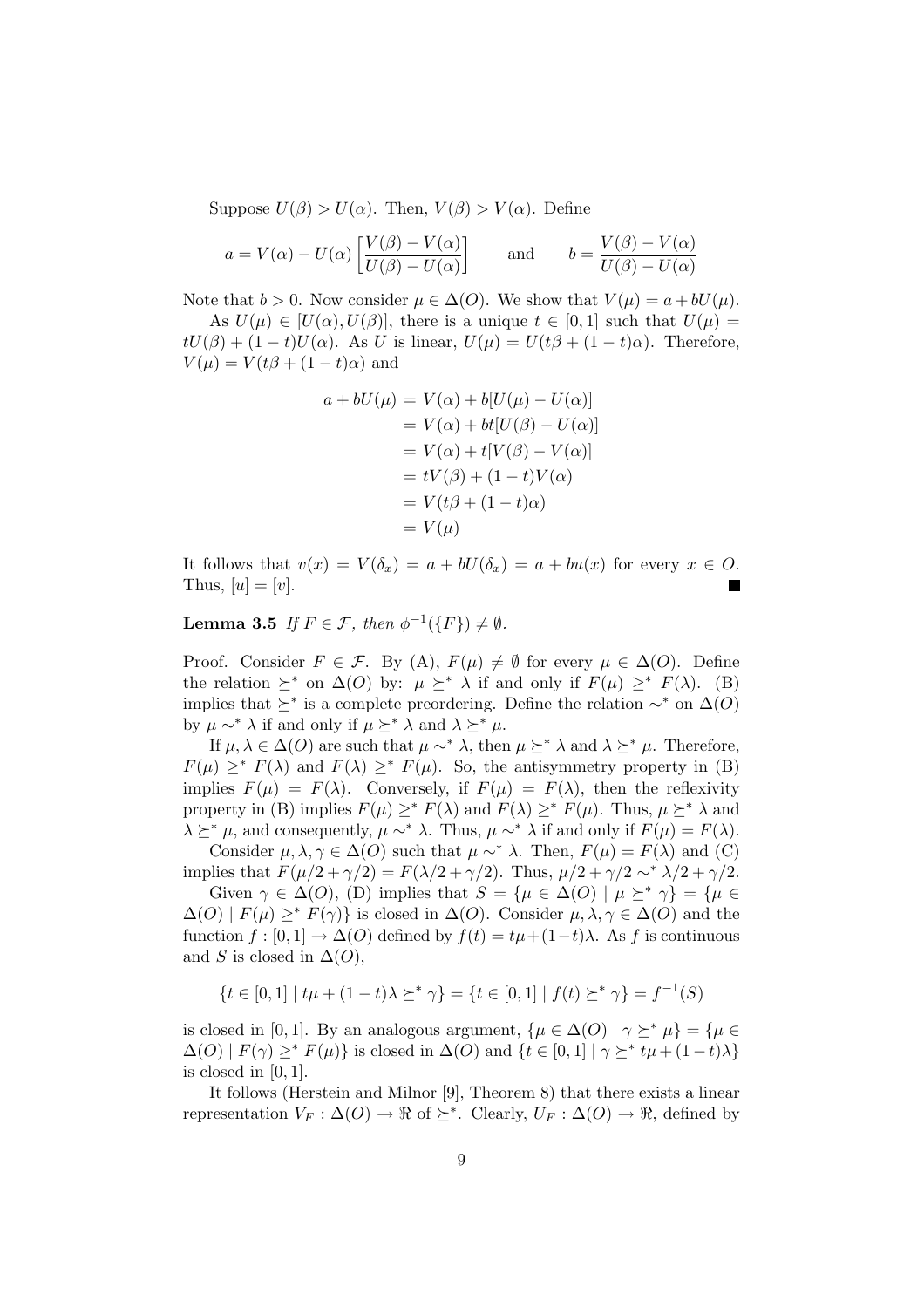$U_F(\mu) = V_F(\mu) - V_F(\delta_0)$ , is a linear representation of  $\succeq^*$  and  $U_F(\delta_0) = 0$ . As for every  $\lambda \in \Delta(O)$ , the sets  $\{\mu \in \Delta(O) \mid U_F(\mu) \geq U_F(\lambda)\} = \{\mu \in \Delta(O) \mid$  $\mu \succeq^* \lambda$  and  $\{\mu \in \Delta(O) \mid U_F(\mu) \leq U_F(\lambda)\} = \{\mu \in \Delta(O) \mid \lambda \succeq^* \mu\}$  are closed in  $\Delta(O)$ ,  $U_F$  is continuous. Define  $u_F : O \to \Re$  by  $u_F(z) = U_F(\delta_z)$ .  $u_F$  is continuous (Parthasarathy [17], Theorem II.6.1) and  $u_F(0) = U_F(\delta_0)$  = 0.

Given  $\mu \in \Delta(O)$ , as  $\Delta^{0}(E)$  is dense in  $\Delta(O)$ , there exists a sequence  $(\mu_n) \subset \Delta^0(E)$  that converges to  $\mu$  in the weak<sup>\*</sup> topology. As each  $\mu_n$  has finite support and  $U_F$  is linear,

$$
U_F(\mu_n) = U_F \left( \sum_{z \in \text{supp}\,\mu_n} \mu_n(\{z\}) \delta_z \right)
$$
  
= 
$$
\sum_{z \in \text{supp}\,\mu_n} \mu_n(\{z\}) U_F(\delta_z)
$$
  
= 
$$
\sum_{z \in \text{supp}\,\mu_n} \mu_n(\{z\}) u_F(z)
$$
  
= 
$$
\int_O \mu_n(dz) u_F(z)
$$

Using the continuity of  $U_F$  and the definition of weak<sup>\*</sup> convergence, we have

$$
U_F(\mu) = \lim_{n \uparrow \infty} U_F(\mu_n) = \lim_{n \uparrow \infty} \int_O \mu_n(dz) u_F(z) = \int_O \mu(dz) u_F(z)
$$

We now verify that  $u_F \in \mathcal{U}$ . By construction,  $u_F$  satisfies (a) and (d).

(b) Consider  $\mu \in \Delta(O)$ . By (E),  $F(\delta_{m_{\mu}}) \geq^* F(\mu)$ . So,  $\delta_{m_{\mu}} \geq^* \mu$ . This implies  $u_F(m_\mu) = U_F(\delta_{m_\mu}) \ge U_F(\mu) = \int_Q \mu(dz) u_F(z)$ .

(c) Consider  $x, y \in O$  such that  $x > y$ . Then, (G) implies  $F(\delta_x) \geq^* F(\delta_y)$ and  $\neg F(\delta_y) \geq^* F(\delta_x)$ . Consequently,  $\delta_x \succeq^* \delta_y$  and  $\neg \delta_y \succeq^* \delta_x$ . Therefore,  $u_F(x) = U_F(\delta_x) > U_F(\delta_y) = u_F(y).$ 

Finally, we show that  $u_F \in \phi^{-1}(\{F\})$ , i.e.,  $\phi(u_F) = F$ . We need to show that, for every  $\mu \in \Delta(O)$ ,

$$
F(\mu) = \{ x \in O \mid u_F(x) = U_F(\mu) \} = \{ x \in O \mid U_F(\delta_x) = U_F(\mu) \}
$$

Observe that, for all  $\mu, \lambda \in \Delta(O)$ ,

$$
F(\mu) = F(\lambda) \Leftrightarrow F(\mu) \geq^* F(\lambda) \land F(\lambda) \geq^* F(\mu)
$$
  
\n
$$
\Leftrightarrow \mu \geq^* \lambda \land \lambda \geq^* \mu
$$
  
\n
$$
\Leftrightarrow U_F(\mu) \geq U_F(\lambda) \land U_F(\lambda) \geq U_F(\mu)
$$
  
\n
$$
\Leftrightarrow U_F(\mu) = U_F(\lambda)
$$

The first equivalence follows from the fact that  $\geq^*$  is reflexive and antisymmetric, while the second and third equivalences follow from the definitions of  $\succeq^*$  and  $U_F$ .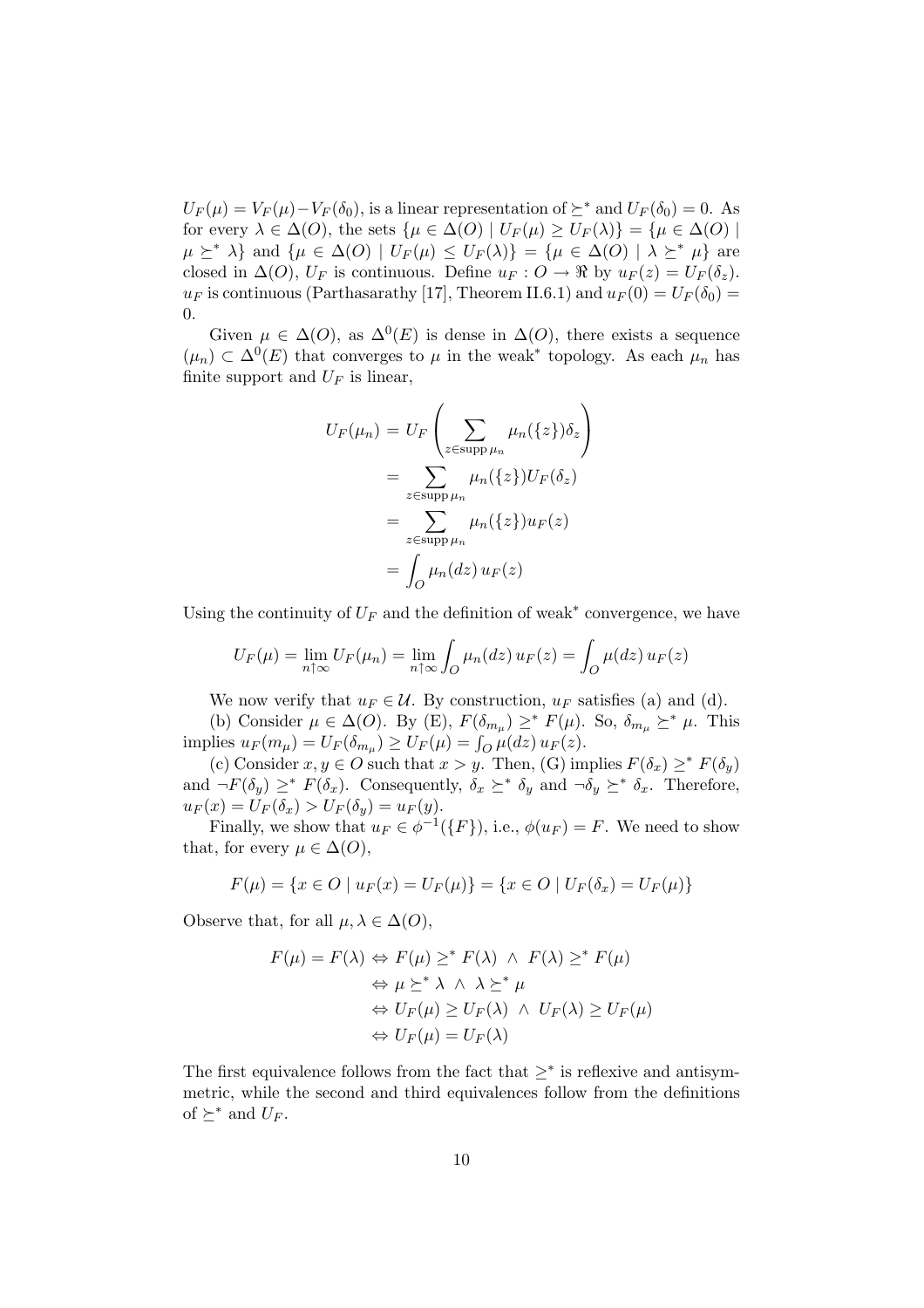Consider  $x \in O$  such that  $U_F(\delta_x) = U_F(\mu)$ . It follows that  $F(\delta_x) =$  $F(\mu)$ . By (F),  $x \in F(\delta_x) = F(\mu)$ . Conversely, consider  $x \in F(\mu)$ . By (H),  $F(\mu) = F(\delta_x)$ . Therefore,  $U_F(\mu) = U_F(\delta_x)$ . Thus,  $\{x \in O \mid U_F(\delta_x) =$  $U_F(\mu) = F(\mu).$ 

As is evident from Theorem 8 in Herstein and Milnor [9] and the above proof, (D) is much stronger than the "continuity" condition that is sufficient for the existence of a linear representation of  $\succeq^*$ . However, the extra power of (D) is useful for showing that the derived linear representation is continuous and admits an expected utility representation.

Lemmas 3.3, 3.4 and 3.5 immediately yield

**Theorem 3.6**  $\phi$  is a bijection from U to F.

#### 4 Utility functions and risk premia

Another object of economic interest is the set of risk premia associated with a lottery. Given  $u \in \mathcal{U}$ , define  $\psi(u) : \Delta(O) \Rightarrow X$  by

$$
\psi(u)(\mu) = \{ y \in X \mid m_{\mu} - y \in O \ \land \ u(m_{\mu} - y) = U(\mu) \}
$$

Given a utility function u and a lottery  $\mu$ , a weakly risk averse decisionmaker will prefer the mean  $m_{\mu}$  of the lottery to the lottery itself, i.e.,  $u(m_\mu) \ge U(\mu)$ . Given u and  $\mu$ ,  $\psi(u)(\mu)$  is the set of all feasible non-random variations (risk premia) from the mean that leave the decision-maker indifferent between accepting the lottery and accepting the mean of the lottery adjusted by the risk premia. As in the case of certainty equivalents, while the set of risk premia is a singleton set when outcomes are scalars and  $u$  is increasing, this is not the case when outcomes are vectors.

Define  $T: \Delta(O) \times X \to X$  by  $T(\mu, x) = m_{\mu} - x$ . As X is a topological vector space, given  $\mu \in \Delta(O), T(\mu, .)$  is a homeomorphism. Define

$$
\mathcal{P} = \bigcup_{F \in \mathcal{F}} \{ P : \Delta(O) \Rightarrow X \mid P(.) = T(., F(.)) \}
$$

Clearly,  $\beta : \mathcal{F} \to \mathcal{P}$ , defined by  $\beta(F)(.) = T(., F(.)),$  is a bijection. It follows that  $\psi = \beta \circ \phi$ . Given  $u \in \mathcal{U}$  and  $\mu \in \Delta(O)$ , we have the identities

$$
\phi(u)(\mu) = T(\mu, \psi(u)(\mu)) \quad \text{and} \quad \psi(u)(\mu) = T(\mu, \phi(u)(\mu))
$$

The following duality result follows.

**Theorem 4.1**  $\psi$  is a bijection from U to P.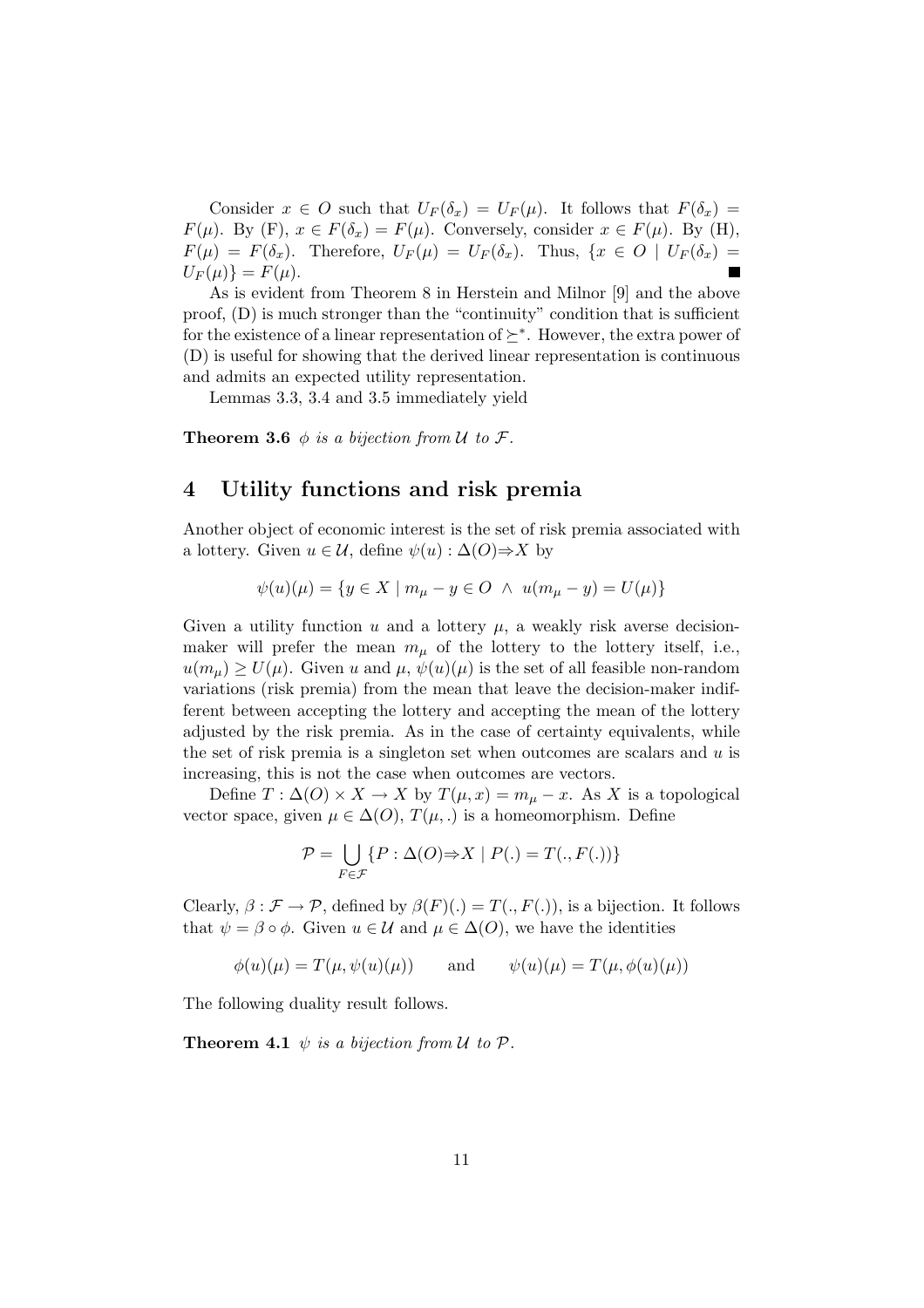#### 5 Utility functions and acceptance sets

We now establish the duality between  $\mathcal U$  and the class of mapping  $A$ :  $O\Rightarrow\Delta(O)$  that yield the acceptance set  $A(x) \subset \Delta(O)$  for every outcome  $x \in O$ . Given  $A: O \Rightarrow \Delta(O)$ , define the lower inverse mapping  $A^-: \Delta(O) \Rightarrow O$ by  $A^{-}(\mu) = \{x \in O \mid \mu \in A(x)\}.$ 

**Definition 5.1** A is the set of mappings  $A: O \Rightarrow \Delta(O)$  such that

 $(A)$  A<sup>-</sup> has nonempty values,

(B) ⊂ is a complete preordering on  $\{A^-(\mu) \mid \mu \in \Delta(O)\},\$ 

(C) for every  $\lambda \in \Delta(O)$ ,  $\{\mu \in \Delta(O) \mid A^{-}(\mu) \subset A^{-}(\lambda)\}\$  and  $\{\mu \in \Delta(O) \mid \lambda \in \Delta(O)\}\$  $A^{-}(\mu) \supset A^{-}(\lambda)$  are closed in  $\Delta(O)$ ,

(D) for all  $\mu, \lambda, \gamma \in \Delta(O)$ , if  $A^{-}(\lambda) = A^{-}(\mu)$ , then  $A^{-}(\lambda/2 + \gamma/2) =$  $A^{-}(\mu/2 + \gamma/2),$ 

(E) for  $\mu \in \Delta(O)$  and  $x \in O$ ,  $x \in A^{-}(\mu)$  if and only if  $A^{-}(\delta_{x}) \subset A^{-}(\mu)$ , (F) for every  $x \in O$ ,  $\mu \in A(x)$  implies  $\neg x > m_{\mu}$ , and

(G) for all  $x, y \in O$ ,  $x > y$  implies  $A^{-}(\delta_x) \supset A^{-}(\delta_y)$  and  $A^{-}(\delta_x) \not\subset$  $A^{-}(\delta_y)$ .

Given  $u \in \mathcal{U}$ , define  $\xi(u): O \Rightarrow \Delta(O)$  by

$$
\xi(u)(x) = \left\{ \mu \in \Delta(O) \mid u(x) \le \int_O \mu(dz) u(z) \right\}
$$

The main result of this section, Theorem 5.5, shows that  $\xi$  is a bijection between  $U$  and  $A$ . The proof is divided into three lemmas. In Lemma 5.2, we show that  $\xi(u) \in \mathcal{A}$  for every  $u \in \mathcal{U}$ . In Lemma 5.3, we show that  $\xi$  is injective. Finally, in Lemma 5.4, we show that  $\xi$  is surjective by showing that  $\xi^{-1}(\lbrace A \rbrace) \neq \emptyset$  for every  $A \in \mathcal{A}$ .

**Lemma 5.2** If  $u \in \mathcal{U}$ , then  $\xi(u) \in \mathcal{A}$ .

Proof. Fix  $u \in \mathcal{U}$ , replace  $\xi(u)$  by A and define  $U : \Delta(O) \to \Re$  by  $U(\mu) =$  $\int_{O} \mu(dz) u(z)$ . Note that, for every  $z \in O$  and  $\mu \in \Delta(O)$ ,

$$
z \in A^{-}(\mu)
$$
  $\Leftrightarrow$   $\mu \in A(z)$   $\Leftrightarrow$   $U(\mu) \ge u(z)$ 

It follows that, for all  $\mu, \lambda \in \Delta(O)$ ,

$$
A^{-}(\mu) \subset A^{-}(\lambda) \Leftrightarrow [z \in A^{-}(\mu) \Rightarrow z \in A^{-}(\lambda)] \tag{1}
$$

$$
\Leftrightarrow [U(\mu) \ge u(z) \Rightarrow U(\lambda) \ge u(z)] \tag{2}
$$

$$
\Leftrightarrow U(\lambda) \ge U(\mu) \tag{3}
$$

(A) (c) and (d) imply that  $u(x) \geq 0$  for every  $x \in O$ . Therefore, for every  $\mu \in \Delta(O)$ , we have  $U(\mu) \geq 0 = u(0)$ . It follows that  $\mu \in A(0)$ , i.e.,  $0 \in A^{-}(\mu)$ .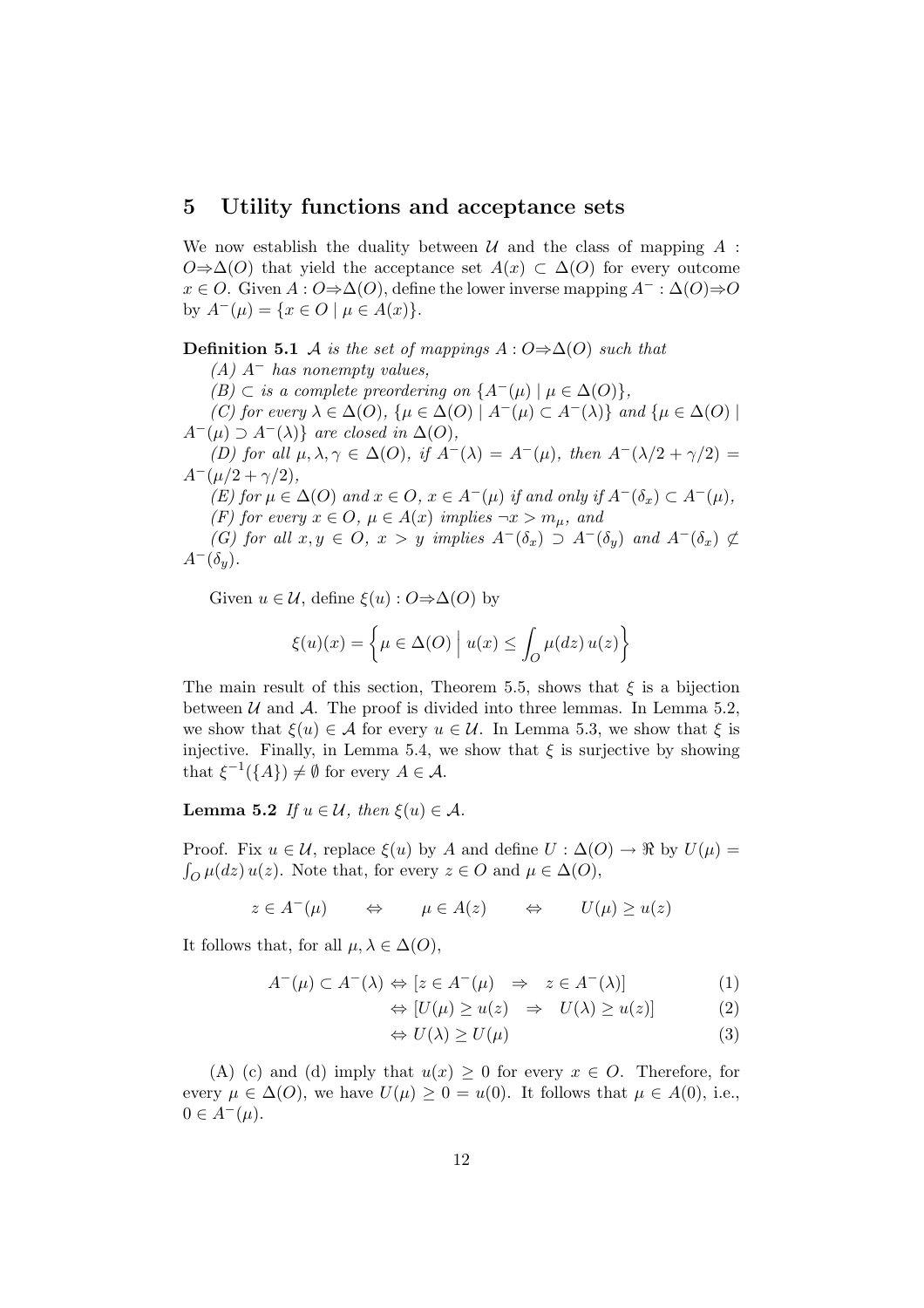(B) Reflexivity and transitivity of  $\subset$  is trivial. Given  $\mu, \lambda \in \Delta(O)$ , we have either  $U(\mu) \geq U(\lambda)$  or  $U(\mu) \leq U(\lambda)$ . Thus, either  $A^{-}(\mu) \supseteq A^{-}(\lambda)$  or  $A^{-}(\mu) \subset A^{-}(\lambda).$ 

(C) (a) implies that U is continuous. Therefore, given  $\lambda \in \Delta(O)$ ,  $\{\mu \in$  $\Delta(O) | A^{-}(\mu) \subset A^{-}(\lambda) = {\mu \in \Delta(O) | U(\mu) \leq U(\lambda)}$  is closed in  $\Delta(O)$ . Analogously,  $\{\mu \in \Delta(O) \mid A^{-}(\mu) \supset A^{-}(\lambda)\}\$ is closed in  $\Delta(O)$ .

(D) Consider  $\mu, \lambda, \gamma \in \Delta(O)$  such that  $A^{-}(\lambda) = A^{-}(\mu)$ . (5.3) implies  $U(\mu) = U(\lambda)$ . It follows that  $U(\mu/2 + \gamma/2) = U(\mu)/2 + U(\gamma)/2 = U(\lambda)/2 +$  $U(\gamma)/2 = U(\lambda/2 + \gamma/2)$ . (5.3) implies  $A^{-}(\lambda/2 + \gamma/2) = A^{-}(\mu/2 + \gamma/2)$ .

(E) Suppose  $x \in A^{-}(\mu)$ . Then,  $\mu \in A(x)$ , i.e.,  $U(\mu) \geq u(x) = U(\delta_x)$ . If  $z \in A^{-}(\delta_x)$ , then  $\delta_x \in A(z)$ , i.e.,  $u(x) = U(\delta_x) \geq u(z)$ . This implies  $U(\mu) \ge u(z)$ . So,  $\mu \in A(z)$ , i.e.,  $z \in A^{-}(\mu)$ . Thus,  $A^{-}(\delta_x) \subset A^{-}(\mu)$ .

Conversely, suppose  $A^{-}(\delta_x) \subset A^{-}(\mu)$ , i.e.,  $z \in A^{-}(\delta_x)$  implies  $z \in$  $A^{-}(\mu)$ . Equivalently,  $\delta_x \in A(z)$  implies  $\mu \in A(z)$ . Therefore,  $u(x) =$  $U(\delta_x) \ge u(z)$  implies that  $U(\mu) \ge u(z)$ . Thus,  $U(\mu) \ge u(x)$ , which implies  $\mu \in A(x)$ , i.e.,  $x \in A^{-}(\mu)$ .

(F) If  $\mu \in A(x)$  and  $x > m_{\mu}$ , then (c) implies  $U(\mu) \geq u(x) > u(m_{\mu})$ , which contradicts (b).

(G) Suppose  $x > y$ . Consider  $z \in A^{-}(\delta_y)$ . Then,  $\delta_y \in A(z)$ , i.e.,  $u(y) = U(\delta_y) \ge u(z)$ . (c) implies  $u(x) > u(y)$ . Therefore,  $u(x) > u(z)$ . It follows that  $U(\delta_x) = u(x) > u(z)$ , i.e.,  $\delta_x \in A(z)$ . This means  $z \in A^-(\delta_x)$ . Thus,  $A^{-}(\delta_{y}) \subset A^{-}(\delta_{x}).$ 

Suppose  $A^{-}(\delta_x) \subset A^{-}(\delta_y)$ . Then,  $z \in A^{-}(\delta_x)$  implies  $z \in A^{-}(\delta_y)$ , i.e.,  $\delta_x \in A(z)$  implies  $\delta_y \in A(z)$ . Equivalently,  $u(x) = U(\delta_x) \geq u(z)$  implies  $u(y) = U(\delta_y) \ge u(z)$ . This means  $u(y) \ge u(x)$ , a contradiction of (c). ш We now show that  $\xi : \mathcal{U} \to \mathcal{A}$  is an injection.

**Lemma 5.3**  $\xi : \mathcal{U} \to \mathcal{A}$  is an injection.

Proof. Consider  $u, v \in \mathcal{U}$  such that  $\xi(u) = \xi(v)$ . Define the binary relations  $\succeq_u^*$  and  $\succeq_v^*$  on  $\Delta(O)$  as follows: for all  $\mu, \lambda \in \Delta(O)$ ,  $\mu \succeq_u^* \lambda$  if and only if  $U(\mu) \geq U(\lambda)$ , and  $\mu \succeq_v^* \lambda$  if and only if  $V(\mu) \geq V(\lambda)$ . Combining this with  $(5.3)$ , we have

$$
\mu \succeq_u^* \lambda \qquad \Leftrightarrow \qquad U(\mu) \ge U(\lambda) \qquad \Leftrightarrow \qquad \xi(u)^-(\lambda) \subset \xi(u)^-(\mu)
$$

and

$$
\mu \succeq_v^* \lambda \qquad \Leftrightarrow \qquad V(\mu) \ge V(\lambda) \qquad \Leftrightarrow \qquad \xi(v)^-(\lambda) \subset \xi(v)^-(\mu)
$$

As  $\xi(u) = \xi(v)$ ,  $\mu \succeq_u^* \lambda$  if and only if  $\mu \succeq_v^* \lambda$ . It follows that

$$
U(\mu) \geq U(\lambda) \Leftrightarrow \mu \geq_u^* \lambda
$$
  
\n
$$
\Leftrightarrow \mu \geq_v^* \lambda
$$
  
\n
$$
\Leftrightarrow V(\mu) \geq V(\lambda)
$$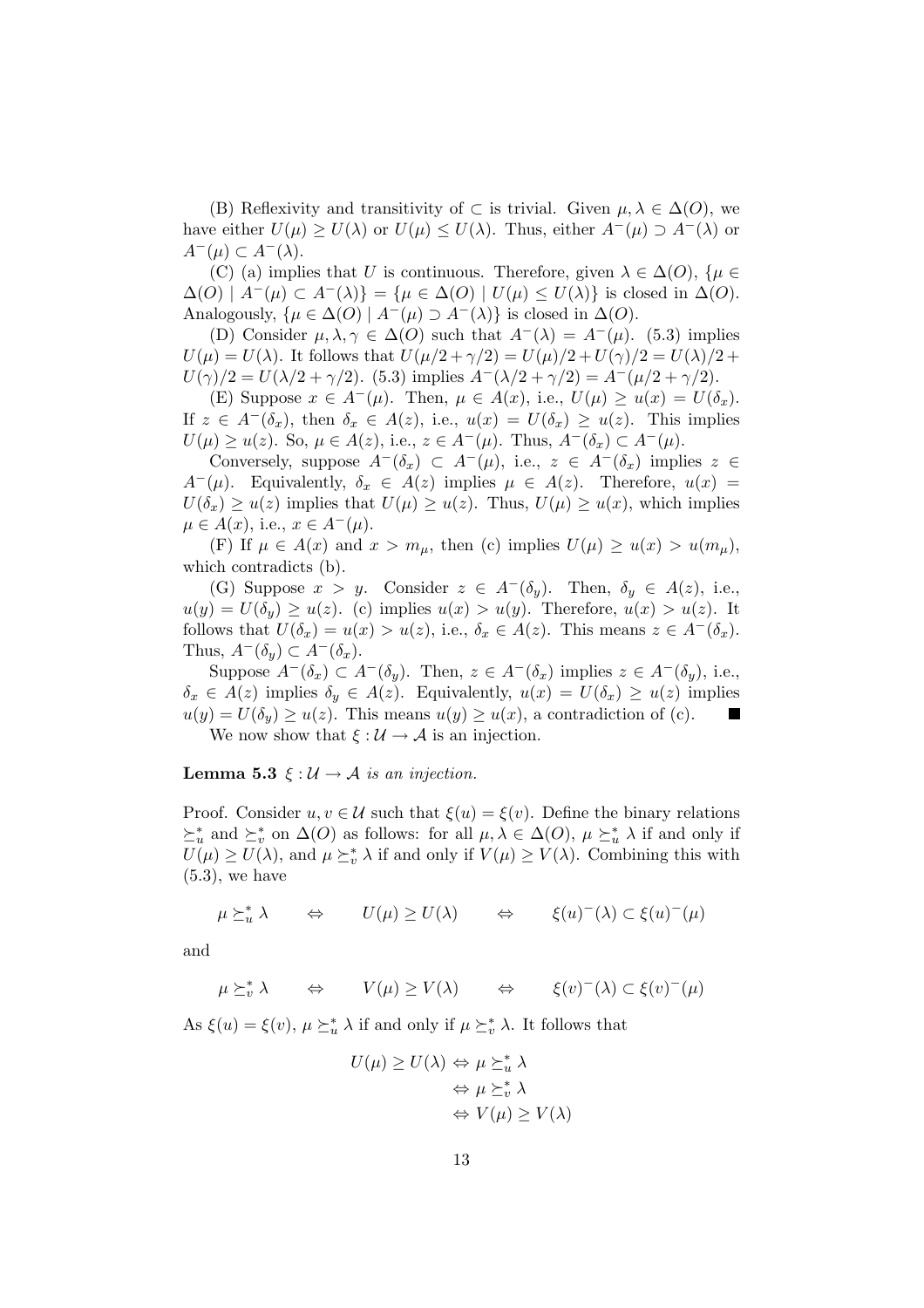Copying the argument of Lemma 3.4, there exists  $a \in \Re$  and  $b \in \Re_{++}$  such that  $V = a + bU$ , i.e.,  $v = a + bu$ . Thus,  $[u] = [v]$ .

**Lemma 5.4** If  $A \in \mathcal{A}$ , then  $\xi^{-1}(\{A\}) \neq \emptyset$ .

Proof. Fix  $A \in \mathcal{A}$ . Define the relation  $\succeq^*$  on  $\Delta(O)$  by:  $\mu \succeq^* \lambda$  if and only if  $A^{-}(\mu) \supseteq A^{-}(\lambda)$ . (B) implies that  $\succeq^*$  is a complete preordering. Define the relation  $\sim^*$  on  $\Delta(O)$  by  $\mu \sim^* \lambda$  if and only if  $\mu \succeq^* \lambda$  and  $\lambda \succeq^* \mu$ .

If  $\mu, \lambda \in \Delta(O)$  are such that  $\mu \sim^* \lambda$ , then  $\mu \succeq^* \lambda$  and  $\lambda \succeq^* \mu$ . Therefore,  $A^{-}(\mu) \supseteq A^{-}(\lambda)$  and  $A^{-}(\mu) \subsetneq A^{-}(\lambda)$ . It follows that  $A^{-}(\mu) = A^{-}(\lambda)$ . Conversely, if  $A^{-}(\mu) = A^{-}(\lambda)$ , then  $A^{-}(\mu) \supset A^{-}(\lambda)$  and  $A^{-}(\mu) \subset A^{-}(\lambda)$ . Thus,  $\mu \succ^* \lambda$  and  $\lambda \succ^* \mu$ , and consequently,  $\mu \sim^* \lambda$ . Thus,  $\mu \sim^* \lambda$  if and only if  $A^{-}(\mu) = A^{-}(\lambda)$ .

Consider  $\mu, \lambda, \gamma \in \Delta(O)$  such that  $\mu \sim^* \lambda$ . Then,  $A^{-}(\mu) = A^{-}(\lambda)$ , and (D) implies that  $A^{-}(\mu/2 + \gamma/2) = A^{-}(\lambda/2 + \gamma/2)$ . Thus,  $\mu/2 + \gamma/2 \sim^*$  $\lambda/2 + \gamma/2$ .

Given  $\gamma \in \Delta(O)$ , (C) implies that  $S = {\mu \in \Delta(O) | \mu \succeq^* \gamma} = {\mu \in \Delta(O)}$  $\Delta(O)$  |  $A^{-}(\mu) \supseteq A^{-}(\gamma)$ } is closed in  $\Delta(O)$ . Consider  $\mu, \lambda, \gamma \in \Delta(O)$  and the function  $f : [0,1] \to \Delta(O)$  defined by  $f(t) = t\mu + (1-t)\lambda$ . As f is continuous and S is closed in  $\Delta(O)$ ,

 ${t \in [0,1] | t\mu + (1-t)\lambda \succeq^* \gamma} = {t \in [0,1] | f(t) \succeq^* \gamma} = f^{-1}(S)$ 

is closed in [0, 1]. By an analogous argument,  $\{\mu \in \Delta(O) \mid \gamma \succeq^* \mu\} = \{\mu \in$  $\Delta(O) | A^{-}(\mu) \subset A^{-}(\gamma)$  is closed in  $\Delta(O)$  and  $\{t \in [0,1] | \gamma \succeq^* t\mu + (1-t)\lambda\}$ is closed in  $[0, 1]$ .

It follows (Herstein and Milnor [9], Theorem 8) that  $\succeq^*$  has a linear representation  $V_A : \Delta(O) \to \Re$ . Define  $U_A : \Delta(O) \to \Re$  by  $U_A(\mu) = V_A(\mu) V_A(\delta_0)$ . Clearly,  $U_A$  is a linear representation of  $\succeq^*$  and  $U_A(\delta_0) = 0$ . Define  $u_A: O \to \mathbb{R}$  by  $u_A(x) = U_A(\delta_x)$ . Copying the argument of Lemma 3.5,  $U_A$  $u_A : O \to \pi$  by  $u_A(x) = O_A(v_x)$ . Copying the argument of Lemma 3.3,  $O_A$ <br>and  $u_A$  are continuous, and for every  $\mu \in \Delta(O)$ ,  $U_A(\mu) = \int_O \mu(dz) u_A(z)$ . By definition,  $u_A$  satisfies (a) and (d).

(b) Suppose there exists  $\mu \in \Delta(O)$  such that  $U_A(\mu) > u_A(m_\mu)$ . As  $O$  is convex, it is connected. As  $u_A$  is continuous and  $O$  is compact and connected,  $u_A(O)$  is a closed interval in  $\Re$ . Thus,  $U_A(\mu) \in u_A(O)$ , i.e., there exists  $x \in O$  such that  $u_A(m_\mu) < U_A(\mu) = u_A(x)$ . By the continuity of  $u_A$ , there exists  $y > m_\mu$  such that  $u_A(m_\mu) < u_A(y) < u_A(x) = U_A(\mu)$ , i.e.,  $U_A(\delta_y) < U_A(\mu)$ . As  $U_A$  represents  $\succeq^*$ , this means  $A^-(\delta_y) \subset A^-(\mu)$ . By (E), we have  $y \in A^{-}(\mu)$ , i.e.,  $\mu \in A(y)$ . As  $y > m_{\mu}$  we have a contradiction of  $(F)$ .

(c) Suppose  $x > y$ . By (G),  $A^{-}(\delta_x) \supset A^{-}(\delta_y)$  and  $A^{-}(\delta_x) \not\subset A^{-}(\delta_y)$ . Then,  $\delta_x \succeq^* \delta_y$  and  $\neg \delta_y \succeq^* \delta_x$ . It follows that  $u_A(x) = U_A(\delta_x) > U_A(\delta_y) =$  $u_A(y)$ .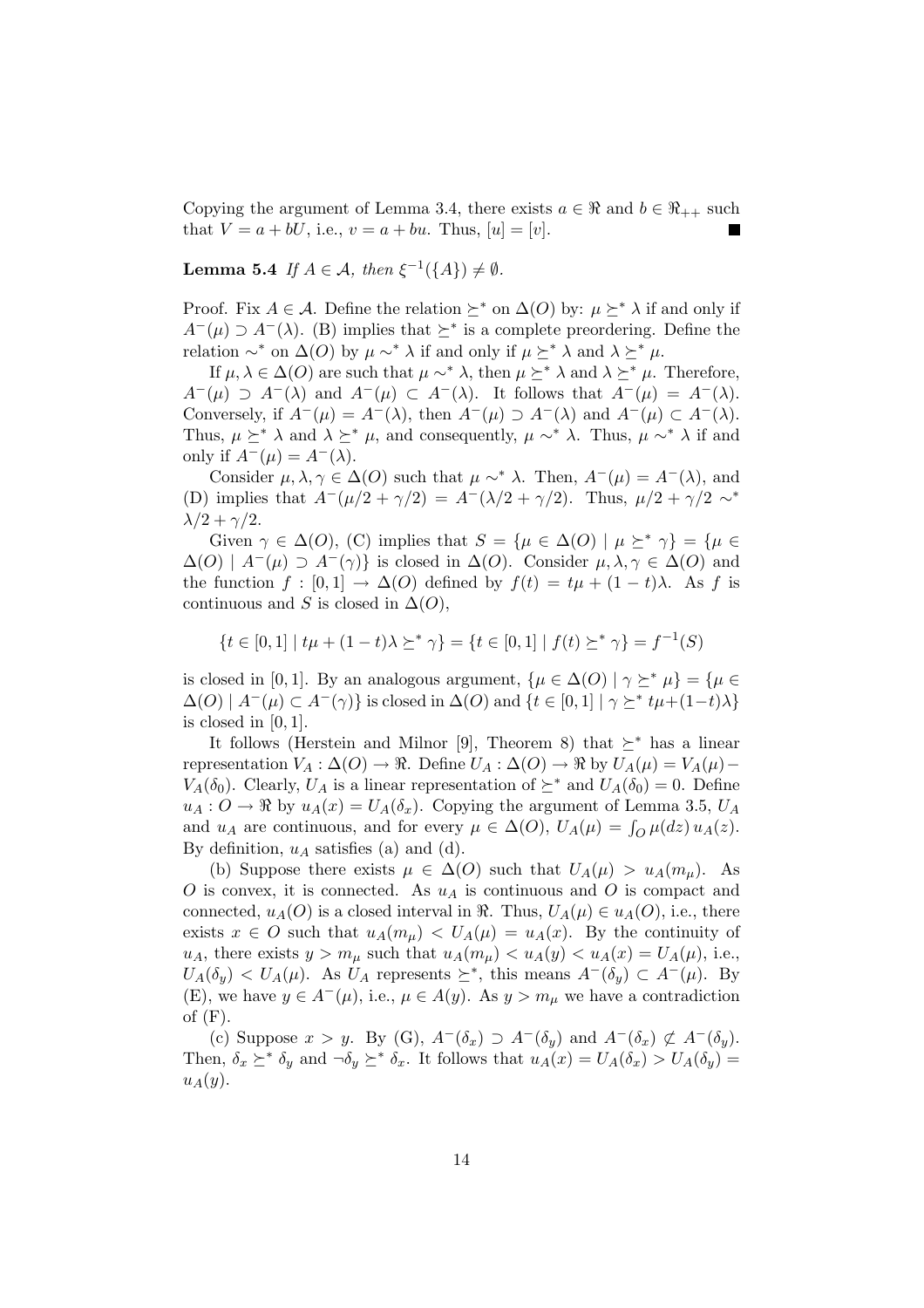Finally, we show that  $u_A \in \xi^{-1}(\{A\})$ , i.e.,  $\xi(u_A) = A$ . We need to show that, for every  $x \in O$ ,

$$
A(x) = \{ \mu \in \Delta(O) \mid u_A(x) \le U_A(\mu) \} = \{ \mu \in \Delta(O) \mid U_A(\delta_x) \le U_A(\mu) \}
$$

Fix  $x \in O$ . As, for all  $\mu, \lambda \in \Delta(O)$ ,

$$
U_A(\mu) \ge U_A(\lambda) \qquad \Leftrightarrow \qquad \mu \succeq^* \lambda \qquad \Leftrightarrow \qquad A^-(\lambda) \subset A^-(\mu)
$$

the problem reduces to showing that

$$
A(x) = \{ \mu \in \Delta(O) \mid A^-(\delta_x) \subset A^-(\mu) \}
$$

Using the definition of  $A^-$  and (E), we have

 $\mu \in A(x) \qquad \Leftrightarrow \qquad x \in A^-(\mu) \qquad \Leftrightarrow \qquad A^-(\delta_x) \subset A^-(\mu)$ 

as required.

As is evident from Theorem 8 in Herstein and Milnor [9] and the above proof, (C) is much stronger than the "continuity" condition that is sufficient for the existence of a linear representation of  $\succeq^*$ . However, the extra power of (C) is useful for showing that the derived linear representation is continuous and admits an expected utility representation.

Combining Lemmas 5.2, 5.3 and 5.4, we have

**Theorem 5.5**  $\xi : \mathcal{U} \to \mathcal{A}$  is a bijection.

## 6 Applications

Duality results have two competing aspects. On the one hand, when choosing a dual representation such as  $F \in \mathcal{F}$  or  $A \in \mathcal{A}$  to specify a preference, we want the properties defining  $\mathcal F$  or  $\mathcal A$  to be minimal so that the modeller has greater latitude in selecting an appropriate  $F$  or  $A$ . On the other hand, when using the chosen dual representation, the modeller is free to use not only the properties used to define  $\mathcal F$  or  $\mathcal A$ , but also other stronger properties possessed by elements of  $\mathcal F$  or  $\mathcal A$ . So, an important aspect of duality theory is to derive various non-definitional properties possessed by dual representations. Our first application of the above duality results will derive such non-definitional properties of  $\mathcal F$  and  $\mathcal A$ . The proofs of the following three results are relegated to the Appendix.

**Theorem 6.1** If  $u \in \mathcal{U}$ , then

 $(A)$   $\phi(u)$  is continuous, (B)  $\xi(u)$  and  $\xi(u)$ <sup>-</sup> are continuous. Moreover, every  $F \in \mathcal{F}$  and  $A \in \mathcal{A}$  is continuous.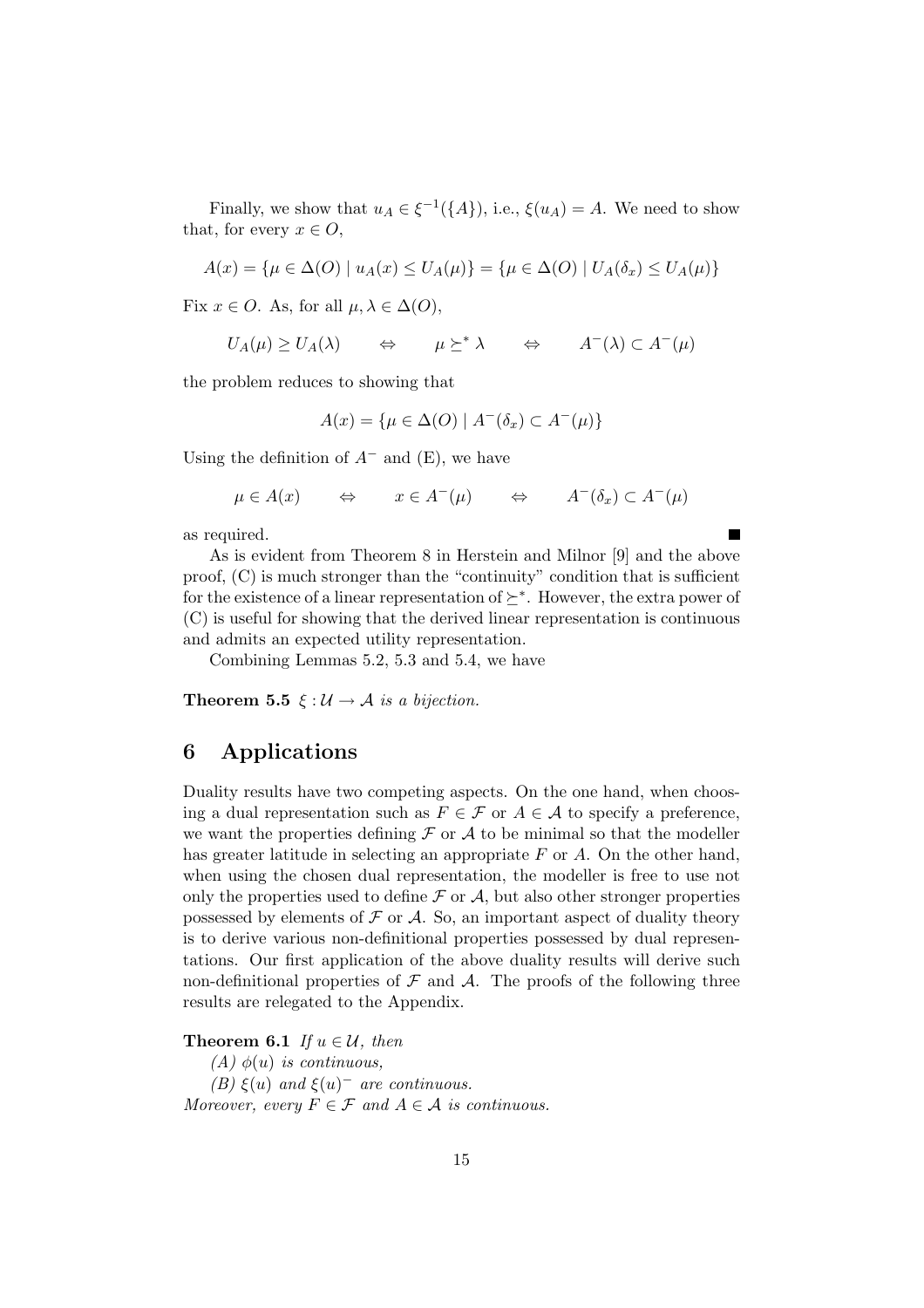Combining this result with Berge's Maximum theorem yields the following useful facts.

**Theorem 6.2** If  $P: O \to \Re$  is continuous and  $F \in \mathcal{F}$ , then the mapping  $V : \Delta(O) \rightarrow \Re$  defined by  $V(\mu) = \min\{P(x) \mid x \in F(\mu)\}\$ is continuous and the mapping  $M : \Delta(O) \Rightarrow O$  defined by  $M(\mu) = \{x \in F(\mu) \mid P(x) = V(\mu)\}\$ is upper hemicontinuous with nonempty and compact values.

A dual result is the following.

**Theorem 6.3** If  $p : O \to \mathbb{R}$  is continuous and  $A \in \mathcal{A}$ , then  $v : O \to \mathbb{R}$ defined by  $v(x) = \min \{ \int_{\Omega} \mu(dz) p(z) \mid \mu \in A(x) \}$  is continuous; moreover,  $B: O \Rightarrow \Delta(O)$  defined by  $B(x) = { \mu \in A(x) | \int_O \mu(dz) p(z) = v(x) }$  is upper hemicontinuous with nonempty and compact values.

As an application of Theorems 6.2 and 6.3, consider the following problem.

**Application 6.4** Let  $\{1, \ldots, n\}$  be the set of future dates. Let  $X = \mathbb{R}^n$ , give X the Euclidean topology and let  $O \subset X_+$  be convex and compact with  $0 \in O$ .  $x \in O$  is interpreted as an asset dividend path, with  $x_t$  being the dividend paid at date  $t \in \{1, \ldots, n\}$ . An asset is denoted by  $\mu \in \Delta(O)$ . Asset  $\mu$  is said to be riskless if  $\mu = \delta_x$  for some  $x \in O$ , and risky otherwise. Let asset prices be given by  $P : \Delta(O) \to \Re$ , where  $P(\mu)$  is the price of asset  $\mu$  and P is continuous when  $\Delta(O)$  is given the weak<sup>\*</sup> topology. A portfolio of assets is a function  $\theta : \Delta(O) \to \Re$  with finite support, i.e.,  $|\text{supp }\theta| \equiv |\theta^{-1}(\Re - \{0\})|$  $\infty$ . Suppose P is arbitrage-free, meaning that there is no portfolio  $\theta$  of  $\infty$ . Duppose 1 is drottlage-free, meaning that there is no portfolio 0 by<br>assets such that  $\sum_{\mu \in \text{supp }\theta} \theta(\mu)P(\mu) < 0$  and  $\sum_{\mu \in \text{supp }\theta} \theta(\mu) \int_{Q} \mu(dz) z \geq 0$ , i.e., a portfolio with a negative acquisition cost and non-negative expected dividends. Given this set-up, what is the value to a risk averse investor of asset  $\mu \in \Delta(O)$ ? How does this value vary with  $\mu$ ?

If P permits an arbitrage in the above sense, then there exists a portfolio  $\theta$  such that  $\sum_{\mu \in \text{supp }\theta} \theta(\mu)P(\mu) < 0$  and  $\sum_{\mu \in \text{supp }\theta} \theta(\mu) \int_{Q} \mu(dz) z \geq 0$ , i.e., a risk neutral investor would like to acquire an unboundedly large portfolio. Assuming the existence of a risk neutral investor, the above notion of "arbitrage-free" asset prices is a necessary property of equilibrium prices. The functional  $\pi: O \to \Re$ , defined by  $\pi(x) = P(\delta_x)$ , yields the prices of riskless assets. As O is separable,  $\Delta^{0}(O)$  is dense in  $\Delta(O)$  (Parthasarathy [17], Theorem II.6.3). We note some useful facts about P and  $\pi$ .

Lemma 6.5 Consider Application 6.4.

(A)  $\pi$  is linear on O,  $\pi(0) = 0$  and  $\pi(x) \geq 0$  for every  $x \in O$ .

 $(B)$   $\pi$  is continuous.

(C) If every unit vector  $e_t \in O$ , then there exists  $(\pi_1, \ldots, \pi_n) \in \mathbb{R}_+^n$  such that  $\pi(x) = \sum_{t=1}^n \pi_t x_t$ .

(D) For every  $\mu \in \Delta(O)$ ,  $P(\mu) = \pi(m_{\mu})$ .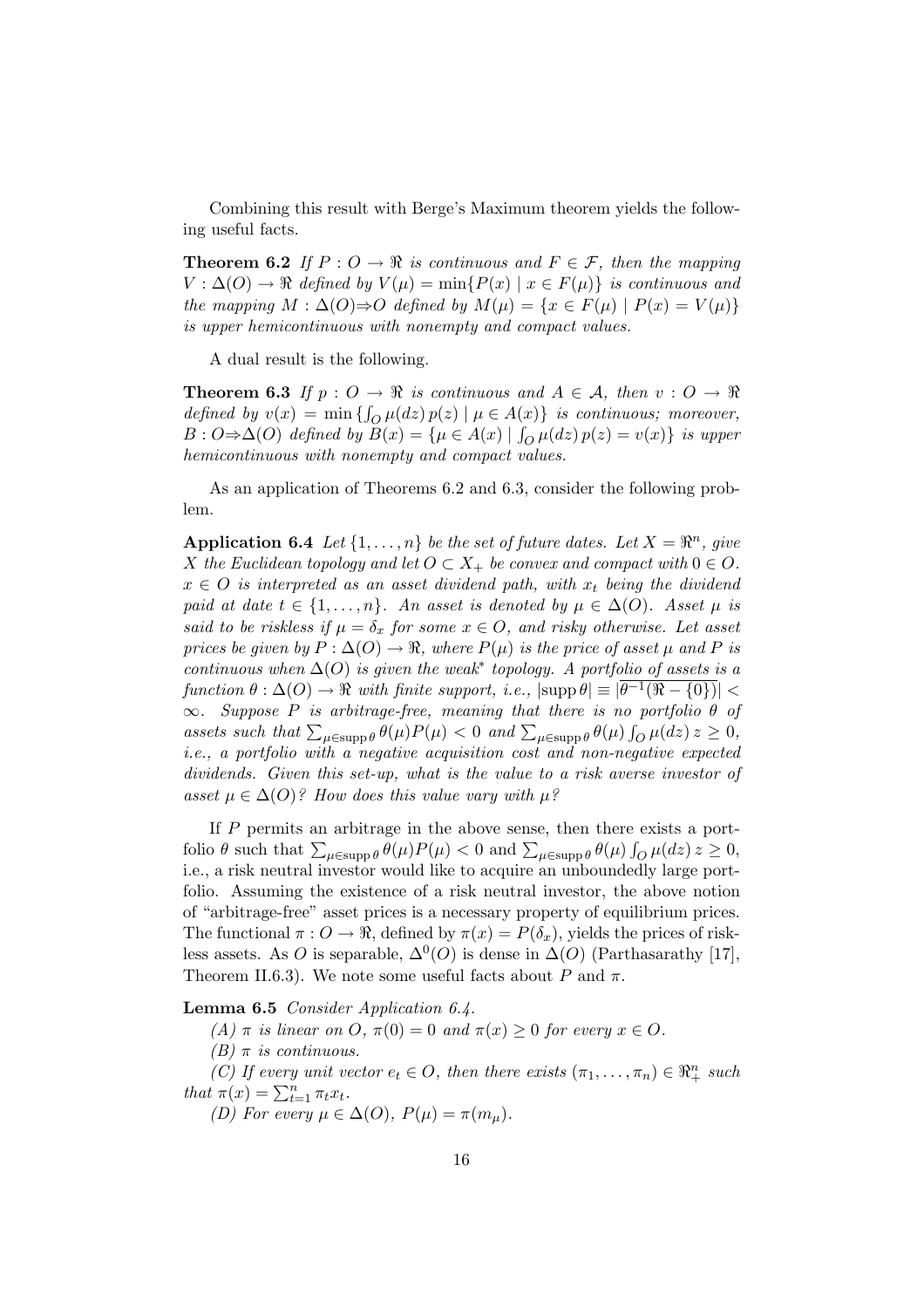Proof. (A) follows from the fact that P is arbitrage-free. (B) follows as  $\pi$  is linear. (C) follows by setting  $\pi_t = \pi(e_t)$ .

(D) As P is arbitrage-free, if  $\mu \in \Delta^{0}(O)$ , then

$$
P(\mu) = \sum_{z \in \text{supp}\,\mu} \mu(\{z\})\pi(z) = \int_O \mu(dz)\,\pi(z) = \pi(m_\mu)
$$

Consider  $\mu \in \Delta(O)$ . As  $\Delta^{0}(O)$  is dense in  $\Delta(O)$ , there exists a net  $(\mu_n) \subset$  $\Delta^{0}(O)$  converging to  $\mu$ . As P and  $\pi$  are continuous, we have  $P(\mu)$  =  $\Delta$  (O) converging to  $\mu$ . As T and n are continuous, we have  $\Gamma(\mu) =$ <br>  $\lim_{n} P(\mu_n) = \lim_{n} \int_{O} \mu_n(dz) \pi(z) = \int_{O} \mu(dz) \pi(z)$ . As  $\pi$  is linear, we have  $\int_{O} \mu(dz) \, \pi(z) = \pi(\int_{O} \mu(dz) \, z) = \pi(m_{\mu}).$  Thus,  $P(\mu) = \pi(m_{\mu}).$ 

We define an asset's value to an investor as the maximum amount that the investor would be willing to pay for it. By Theorems 3.6 and 5.5, a risk averse investor's preference on  $\Delta(O)$  can be specified equivalently by  $u \in \mathcal{U}$ ,  $F \equiv \phi(u) \in \mathcal{F}$ , or  $A \equiv \xi(u) \in \mathcal{A}$ . If the preference is represented by  $u \in \mathcal{U}$ , then the value of asset  $\mu \in \Delta(O)$  to the given investor is  $V(\mu) = \min\{P(\lambda) \mid$  $\lambda \in \Delta(O) \land U(\lambda) \geq U(\mu)$ . The next result provides dual characterizations of V and notes some properties.

**Theorem 6.6** Consider Application 6.4. Let  $u \in \mathcal{U}$ ,  $F \equiv \phi(u) \in \mathcal{F}$  and  $A \equiv \xi(u) \in \mathcal{A}.$ 

(A) If  $\mu \in \Delta(O)$ , then  $V(\mu) = \min \pi \circ F(\mu)$ .

(B) If  $x \in O$ , then  $V(\delta_x) = \min \pi \circ F(\delta_x) = \min P \circ A(x)$ .

(C)  $P(\mu) \ge V(\mu)$  for every  $\mu \in \Delta(O)$ .

(D) V is continuous, and the mappings  $\mu \Rightarrow \{x \in O \mid \pi(x) = V(\mu)\}\$ and  $x \mapsto {\lambda \in \Delta(O) | P(\lambda) = V(\delta_x)}$  are upper hemicontinuous with nonempty and compact values.

Proof. (A) If  $x \in F(\mu)$ , then  $\delta_x \in \Delta(O)$  and  $U(\delta_x) = u(x) = U(\mu)$ . By definition,  $V(\mu) \leq P(\delta_x) = \pi(x)$ . It follows that  $V(\mu) \leq \min \pi \circ F(\mu)$ . Let  $V(\mu) = P(\lambda)$  for some  $\lambda \in \Delta(O)$  such that  $U(\lambda) \geq U(\mu)$ . As  $u \in \mathcal{U}$ ,  $u(m_\lambda) \geq U(\lambda) \geq U(\mu) \geq 0$ . Consequently, there exists  $t \in [0,1]$  such that  $tm_{\lambda} \in F(\mu)$ . As  $m_{\lambda} \in O$ , Lemma 6.5(A) implies that  $\pi(m_{\lambda}) \geq 0$ and  $\pi(tm_{\lambda}) = t\pi(m_{\lambda}) \leq \pi(m_{\lambda})$ . It follows that  $\min \pi \circ F(\mu) \leq \pi(tm_{\lambda}) \leq$  $\pi(m_{\lambda}) = P(\lambda) = V(\mu)$ . Thus,  $V(\mu) = \min \pi \circ F(\mu)$ .

(B) Specializing (A), we have min  $\pi \circ F(\delta_x) = V(\delta_x) = \min\{P(\lambda) \mid \lambda \in$  $\Delta(O) \wedge U(\lambda) \geq U(\delta_x) = \min P \circ A(x).$ 

(C) If  $\mu \in \Delta(O)$  is such that  $P(\mu) < V(\mu)$ , then  $\pi(m_{\mu}) = P(\mu)$  $V(\mu) = \min \pi \circ F(\mu) \leq \pi(m_{\mu}),$  a contradiction.

(D) follows from (A), (B) and Theorems 6.2 and 6.3.

П

Now consider the following continuous-time analogue of Application 6.4. Let [0, 1] be the set of dates and let  $X = \mathcal{C}([0,1], \mathcal{R})$  be the set of continuous real-valued functions with domain [0, 1]. Let P and  $\pi$  be as in Application 6.4. Parts  $(A)$  and  $(D)$  of Lemma6.5 hold in this setting *via* unchanged arguments.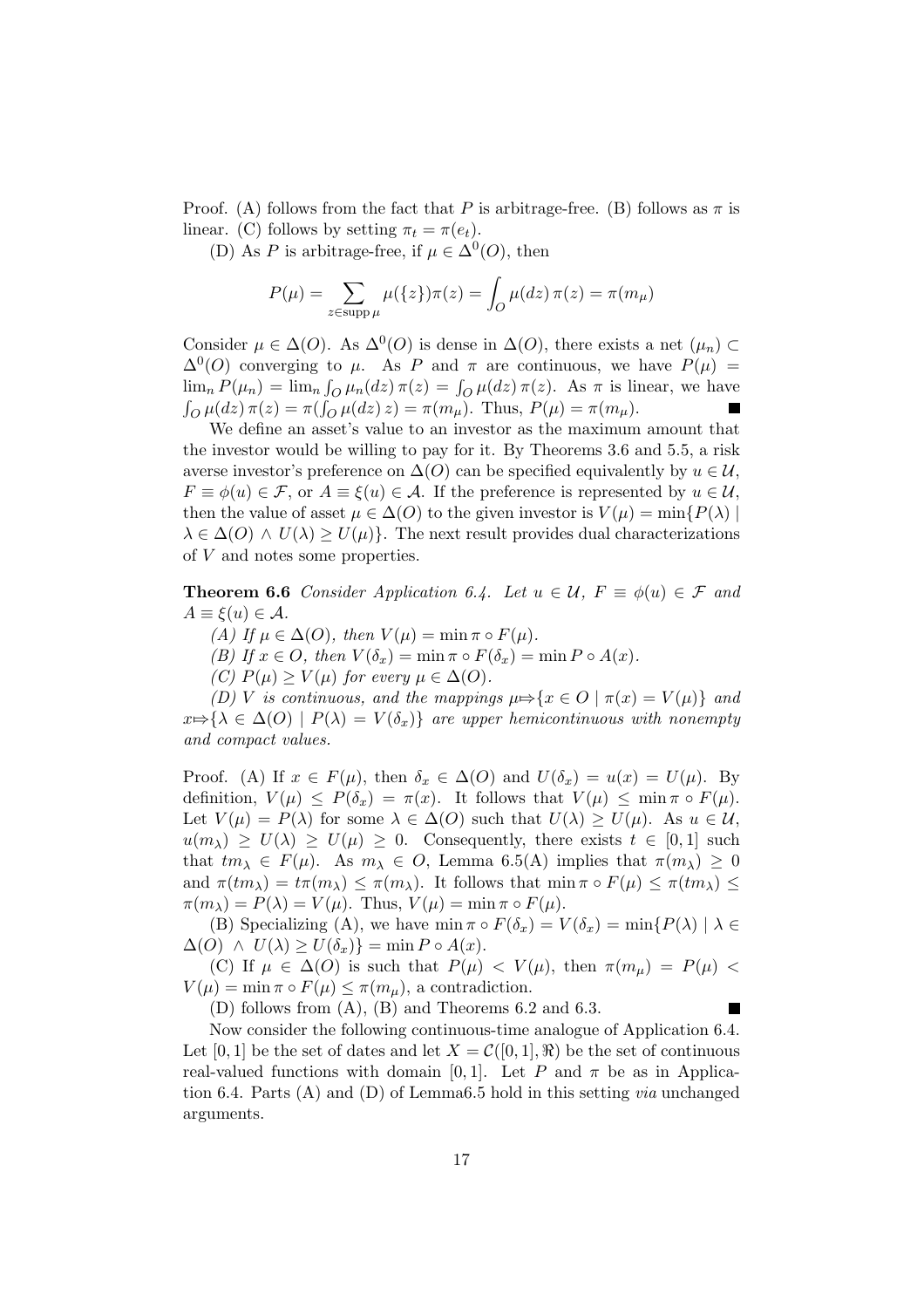Lemma 6.5(B) is now proved as follows. Consider a sequence  $(x_n)$ Definite 0.9(B) is now proved as follows. Consider a sequence  $(x_n) \subseteq$ <br>O converging to x. If  $f: O \to \Re$  is continuous, then  $\int_O \delta_{x_n}(dz) f(z) =$  $f(x_n) \to f(x) = \int_O \delta_x(dz) f(z)$ . So,  $(\delta_{x_n}) \subset \Delta(O)$  converges to  $\delta_x$ . As P is continuous,  $\pi(x_n) = P(\delta_{x_n}) \to P(\delta_x) = \pi(x)$ . Thus,  $\pi$  is continuous.

The analogue of Lemma  $6.5(C)$  is established as follows. By the Riesz representation theorem (Dunford and Schwartz [5], Theorem IV.6.3), there exists a unique, non-negative, regular  $\sigma$ -additive measure Q on [0, 1] such that  $\pi(x) = \int_{[0,1]} Q(dt) x(t)$  for every  $x \in X$ . As  $\pi$  is real-valued, Q is finite. If Q is absolutely continuous with respect to the Lebesgue measure on  $[0, 1]$ , then by the Radon-Nikodym theorem (Dunford and Schwartz [5], Theorem III.10.2), there exists a unique (upto equivalence) Lebesgue integrable function  $q : [0,1] \to \Re$  such that  $Q(E) = \int_E dt q(t)$  for every  $E \in \mathcal{B}([0,1])$ . Therefore,  $\pi(x) = \int_{[0,1]} dt q(t)x(t)$  for every  $x \in X$ . As Q is non-negative, q is non-negative on  $[0, 1]$ , except possibly over a set of Lebesgue measure 0. As in Application 6.4,  $q(t)$  is interpreted as the price of delivering \$1 at time t.

#### 7 Ordinal and cardinal representation problems

The question motivating this paper is analogous to that motivating the familiar duality results in microeconomic theory, e.g., the dualities between direct utility functions, indirect utility functions and expenditure functions in consumer theory. Although our dual characterizations of risk averse vN-M utility functions and the dual characterizations of ordinal utility functions (e.g., Krishna and Sonnenschein [14]) are almost entirely different in aims, techniques and the objects being studied, there remains one seemingly common element. This common element is the set of functions  $\mathcal U$  since a function  $u: O \to \Re$  can be interpreted as an ordinal utility function or as a vN-M utility function. We analyze this formal commonality by noting three points of comparison between the theories.

The first observation relates to the quotient sets of  $U$  generated by the ordinal and the vN-M interpretations of the elements of  $\mathcal{U}^{3}$ . If the elements of U are interpreted as ordinal utility functions, then elements  $u, v \in U$ are considered to be equivalent, denoted by  $u \equiv 1$  v, if they are increasing transforms of each other. This notion of equivalence generates the quotient set  $\mathcal{U}/\equiv^1$ . On the other hand, if the elements of  $\mathcal{U}$  are interpreted as vN-M utility functions, then elements  $u, v \in \mathcal{U}$  are considered to be equivalent, denoted by  $u \equiv^2 v$ , if they are increasing affine transforms of each other. This notion of equivalence generates the quotient set  $\mathcal{U}/\equiv^2$ . It is easy to see that  $\mathcal{U}\rangle \equiv^2$  is a sub-partition of  $\mathcal{U}\rangle \equiv^1$ , i.e., if  $[u]_1 \in \mathcal{U}\rangle \equiv^1$  and  $[u]_2 \in \mathcal{U} \equiv^2$  are the equivalence classes to which  $u \in \mathcal{U}$  belongs, then

<sup>&</sup>lt;sup>3</sup>The quotient set of a set S with respect to an equivalence relation  $\equiv$  on S, denoted by  $S/\equiv$ , refers to the partition of S generated by  $\equiv$ .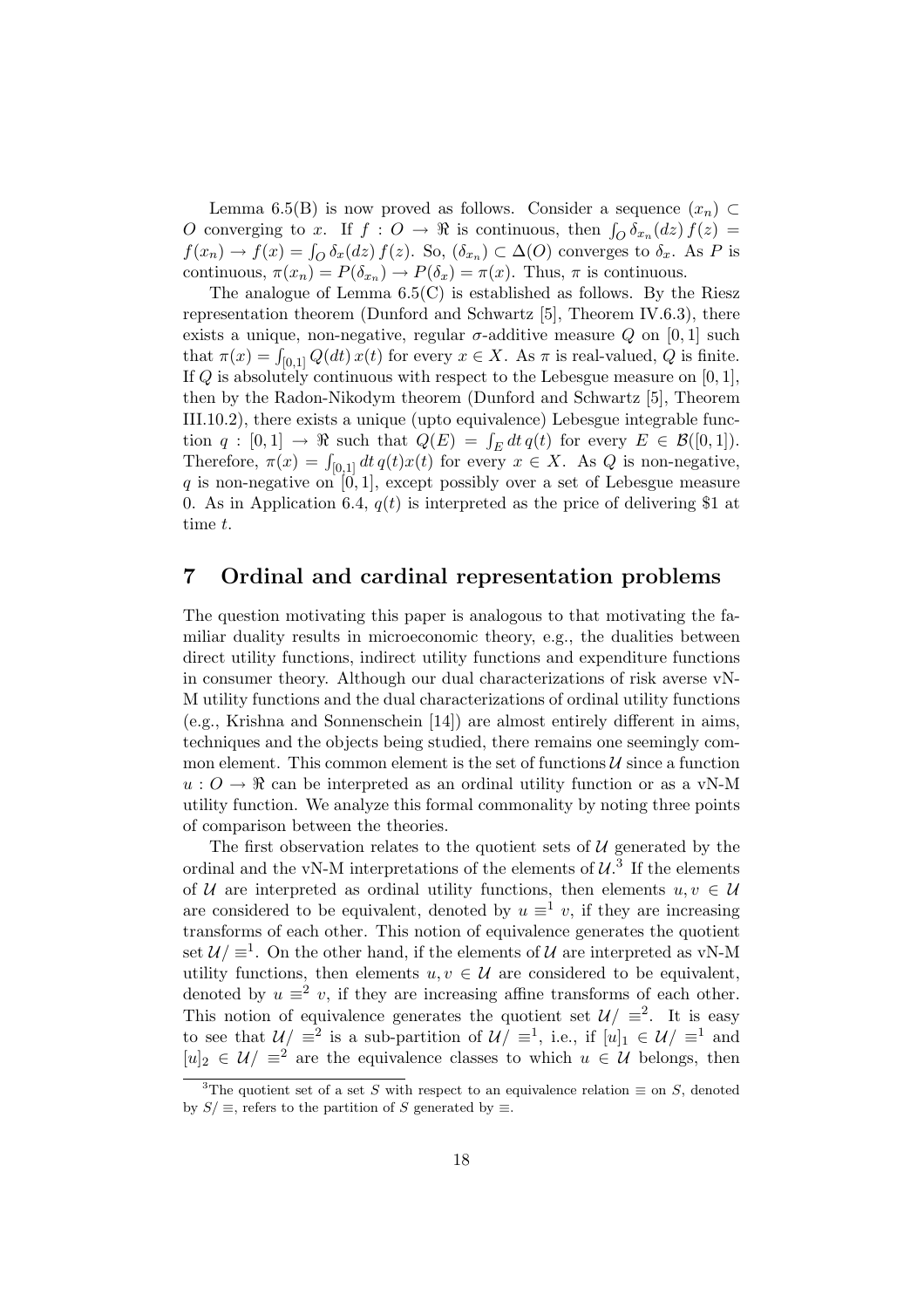$[u]_2 \subset [u]_1$  and  $[u]_2 \neq [u]_1$ .

The second observation relates to the nature of the surjection argument in the two theories. In the case of ordinal utility functions, the existence of a utility function generating a given expenditure function or indirect utility function is shown by verifying that explicitly displayed solutions of a constrained optimization problem yield the values of the required function (Krishna and Sonnenschein [14]). In our surjection proofs, as we cannot provide such explicit characterizations, we rely on the general existence results relating to linear utility functions contained in Herstein and Milnor [9].

The third observation relates to the representation problems underlying the two theories. Let  $\succeq^*$  be a complete preordering on  $\Delta(O)$  and let  $\succeq$  be induced on O via the definition:  $x \succeq y$  if and only if  $\delta_x \succeq^* \delta_y$ ; let ~ be the symmetric factor (indifference) of  $\succeq$  and  $\succeq$  the asymmetric factor (strict preference). Define the function  $o: O \to O/\sim$  by the formula: given  $x \in O$ ,  $z \in o(x)$  if and only if  $z \sim x$ ;  $o(x) \in O/\sim$  is the indifference curve containing x. If  $o_1, o_2 \in O/\sim$  and  $o_1 \neq o_2$ , then either  $x \succ y$  for all  $x \in o_1$  and  $y \in o_2$ , or  $y \succ x$  for all  $x \in o_1$  and  $y \in o_2$ . Therefore, by identifying equivalent elements of  $O$  with the equivalence class to which they belong, we may say that  $\succ$  orders the elements of  $O/\sim$ . The ordinal representation problem is to find  $u: O \rightarrow \mathbb{R}$  such that, for all  $o_1, o_2 \in O \rightarrow o_1 \succ o_2$  if and only if  $u(o_1) > u(o_2)$ , i.e., real numbers are assigned to the indifference curves in  $O/\sim$  in a manner consistent with  $\succ$ . Subject to this ordinal requirement on the chosen real numbers, each indifference curve may be assigned a number in isolation from the numbers assigned to the other indifference curves. The vN-M representation problem is to find  $u : O / \sim \mathbb{R}$  such that, for all  $\mu, \lambda \in \Delta(O), \mu \succ^* \lambda$  if and only if  $\int_Q \mu(dz) u \circ o(z) > \int_Q \lambda(dz) u \circ o(z)$ . A solution u of this problem also solves the ordinal representation problem since

$$
x \succ y \Leftrightarrow \delta_x \succ^* \delta_y
$$
  
\n
$$
\Leftrightarrow \int_O \delta_x(dz) \, u \circ o(z) > \int_O \delta_y(dz) \, u \circ o(z)
$$
  
\n
$$
\Leftrightarrow u \circ o(x) > u \circ o(y)
$$

Unlike in the ordinal representation problem, the indifference curves in  $O/ \sim$ cannot be assigned values in isolation as the expected utility function aggregates these numbers via integration. Thus, the assigned values have cardinal, and not merely ordinal, significance. While the ordinal representation problem can be solved locally with respect to  $O/ \sim$ , the vN-M representation problem has to be solved globally.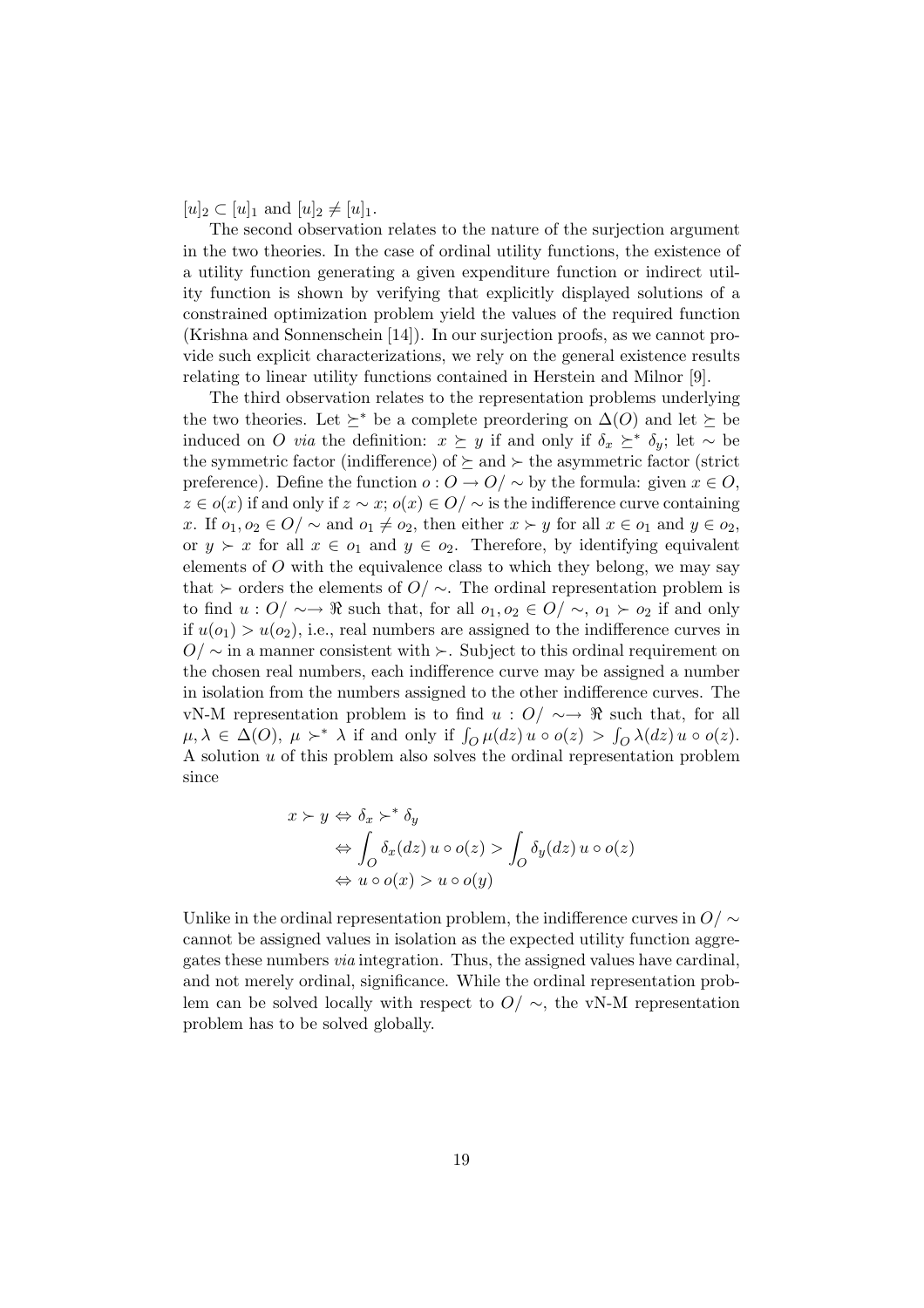### 8 Conclusions

We have considered an outcome space  $O$  that is a convex and compact subset of the positive cone of a metrizable, partially ordered, real locally convex topological vector space X with  $0 \in O$ . Given this outcome space, we defined a class  $U$  of risk averse vN-M utility functions defined on  $O$ , a class  $F$  of multi-valued mappings that yield the certainty equivalent outcomes in O corresponding to a lottery in  $\Delta(O)$ , a class P of multi-valued mappings that yield the risk premia in X corresponding to a lottery in  $\Delta(O)$ , and a class  $A$  of multi-valued mappings that yield the acceptance set of lotteries in  $\Delta(O)$  corresponding to an outcome in O.

We show that the usual definitions of the set of certainty equivalents, the set of risk premia and the acceptance set generate mappings  $\phi : \mathcal{U} \to \mathcal{F}$ ,  $\psi : \mathcal{U} \to \mathcal{P}$  and  $\xi : \mathcal{U} \to \mathcal{A}$  respectively. Our main results (Theorems 3.6, 4.1 and 5.3) are that these mappings are bijective.

We also note in Theorem 6.1 that  $\phi(u)$ ,  $\xi(u)$ <sup>-</sup> and  $\xi(u)$  are continuous mappings for every  $u \in \mathcal{U}$ . Consequently, every  $F \in \mathcal{F}$  and every  $A \in \mathcal{A}$  is continuous. We use these facts to study two applications. Both applications involve the derivation of a risk averse investor's valuation of assets that are characterized by known or risky dividend paths. The first application derives such an investor's valuation of a risky asset and the second application derives the investor's valuation of a riskless asset. We reduce these problems to optimization problems and use our results to show that the value functions generated by these problems are continuous and the underlying optimal choice mappings are upper hemicontinuous.

#### Appendix

**Proof of Theorem 2.1.** Let  $X^*$  be the set of all continuous linear functionals  $h: X \to \mathbb{R}$ . Local convexity of X ensures that, if  $x \in X$  is such that  $h(x) = 0$  for every  $h \in X^*$ , then  $x = 0$  (Dunford and Schwartz [5], Corollary V.2.13). Define  $H: X \to \mathbb{R}^{X^*}$  by  $H(x) = (h(x))_{h \in X^*}$ . Give  $\mathbb{R}^{X^*}$ the product topology. Consequently,  $H$  is continuous as every component function  $H_h = h$  is continuous. Moreover, H is injective; if  $H(x) = H(y)$ for some  $x, y \in X$ , then  $h(x - y) = h(x) - h(y) = 0$  for every  $h \in X^*$ , which implies  $x - y = 0$ . As O is compact and  $\mathbb{R}^{X^*}$  is Hausdorff, H imbeds O in  $\mathbb{R}^{\tilde{X}^*}$ . This implies  $H(O)$  is closed in  $\mathbb{R}^{X^*}$  and metrizable.

First, consider  $\mu \in \Delta(O)$  with  $|\text{supp }\mu| < \infty$ . For every  $h \in H$ , the linearity of h implies

$$
\int_{O} \mu(dz) h(z) = \sum_{z \in \text{supp}\,\mu} \mu(\{z\}) h(z) = h\left(\sum_{z \in \text{supp}\,\mu} \mu(\{z\}) z\right) \tag{A.1}
$$

Setting  $m_{\mu} = \sum_{z \in \text{supp }\mu} \mu({z})z$ , we have  $m_{\mu} \in O$  as O is convex and supp  $\mu \subset O$ . Thus,  $H(m_{\mu}) \in H(O)$  for every  $\mu \in \Delta(O)$  with  $|\text{supp }\mu| < \infty$ .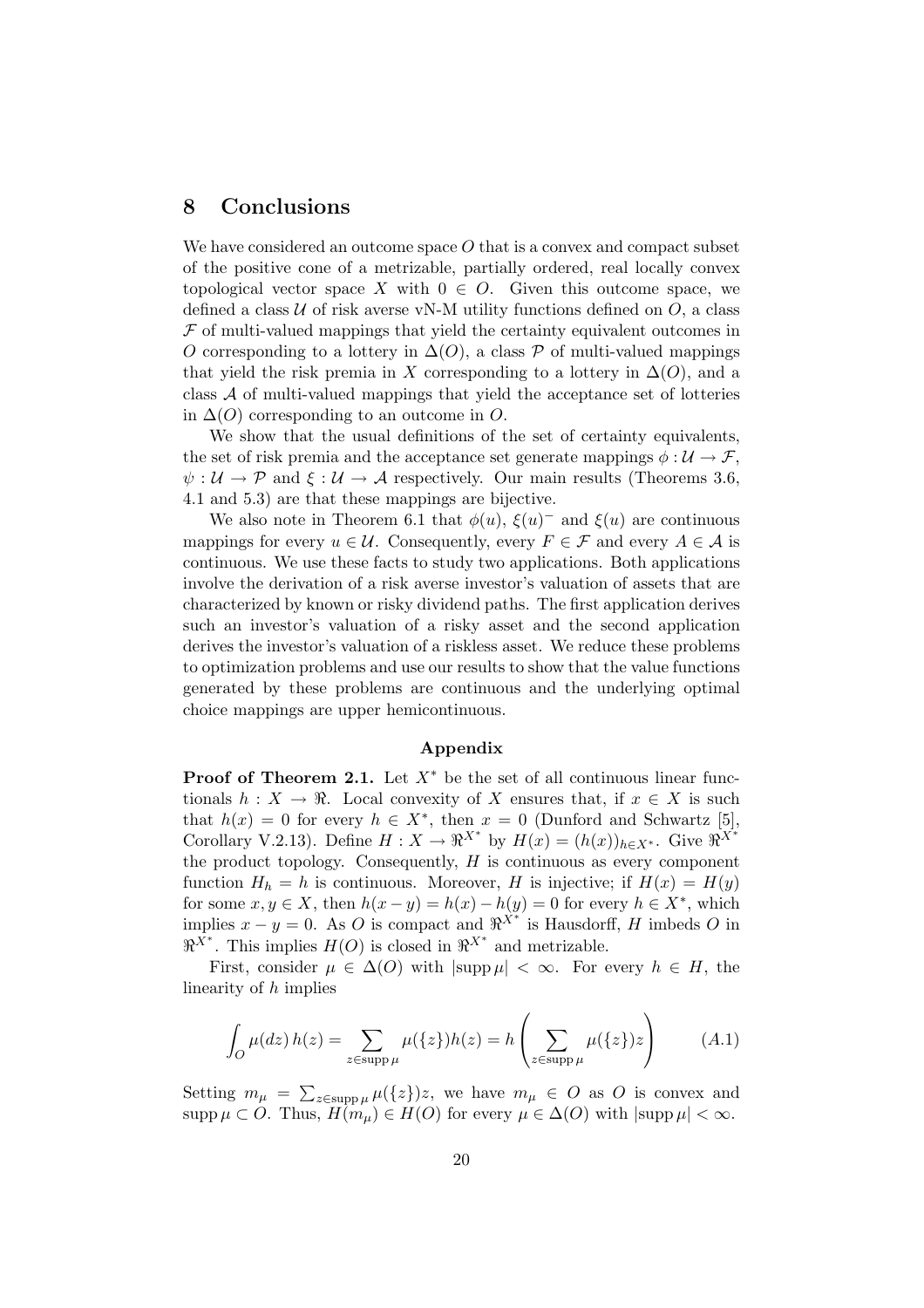Consider  $\mu \in \Delta(O)$ . As O is compact and metric, it is separable. Consequently, there exists a sequence  $(\mu_n) \subset \Delta(O)$  converging to  $\mu$  such that  $|\text{supp }\mu_n| < \infty$  for every  $n \in \mathcal{N}$  (Parthasarathy [17], Theorem II.6.3). By the above argument,  $m_{\mu_n}$  exists,  $m_{\mu_n} \in O$  and  $H(m_{\mu_n}) \in H(O)$  for every  $n \in \mathcal{N}$ . Using (A.1) and the definition of weak<sup>\*</sup> convergence, we have

$$
\lim_{n \uparrow \infty} h(m_{\mu_n}) = \lim_{n \uparrow \infty} \int_O \mu_n(dz) h(z) = \int_O \mu(dz) h(z)
$$

for every  $h \in X^*$ . Thus,  $\lim_{n \uparrow \infty} H(m_{\mu_n}) = (\int_{O} \mu(dz) h(z))_{h \in X^*}$ . As the sequence  $(H(m_{\mu_n})) \subset H(O)$  and  $H(O)$  is closed in  $\mathbb{R}^{X^*}$  and metrizable, we bave  $(\int_{Q} \mu(dz) h(z))_{h \in X^*} \in H(Q)$ . As H imbeds O in  $\Re^{X^*}$ , there exists a mave  $(\int_{O} \mu(\alpha z) h(z))_{h \in X^*} \in H(O)$ . As H impless  $O$  in  $\pi$ , there exists a unique  $x \in O$  such that  $H(x) = (\int_{O} \mu(dz) h(z))_{h \in X^*}$ . By the definition of imitude  $x \in \mathcal{O}$  such that  $H(x) = \int_{\mathcal{O}} \mu(\alpha z) h(z) \log x$ . By the contract  $H$ , we have  $h(x) = \int_{\mathcal{O}} \mu(dz) h(z)$  for every  $h \in X^*$ . Set  $m_{\mu} = x$ .

**Proof of Theorem 6.1.** Suppose (A) and (B) hold. Consider  $F \in \mathcal{F}$ and  $A \in \mathcal{A}$ . By Theorem 3.6,  $\phi^{-1}(F) \in \mathcal{U}$ . Therefore,  $F = \phi \circ \phi^{-1}(F)$ is continuous. By an analogous argument, A is continuous. It remains to prove  $(A)$  and  $(B)$ .

Fix  $u \in \mathcal{U}$ , denote  $\phi(u)$  by F, denote  $\xi(u)$  by A, and denote the mapping  $\mu \mapsto \int_{O} \mu(dz) u(z)$  by U. As  $u \in \mathcal{U}$ , u is continuous. As  $\Delta(O)$  is given the weak<sup>\*</sup> topology, U is continuous. Therefore,  $G : \Delta(O) \times O \rightarrow \Re$ , defined by  $G(\mu, x) = U(\mu) - u(x)$ , is continuous.

(A) It follows that  $\text{Gr } F = \{(\mu, x) \in \Delta(O) \times O \mid x \in F(\mu)\} = \{(\mu, x) \in$  $\Delta(O) \times O \mid G(\mu, x) = 0$  =  $G^{-1}(\{0\})$  is closed in  $\Delta(O) \times O$ . As O is compact, F is upper hemicontinuous.

To show that F is lower hemicontinuous at  $\mu \in \Delta(O)$ , consider a sequence  $(\mu_n) \subset \Delta(O)$  converging to  $\mu$  and let  $x \in F(\mu)$ . As O and  $\Delta(O)$  are metrizable, it is sufficient to construct a sequence  $(x_n) \subset O$  converging to x such that  $x_n \in F(\mu_n)$  for every  $n \in \mathcal{N}$ .

As U is continuous and  $\Delta(O)$  is compact, there exists  $\nu \in \Delta(O)$  such that  $U(\nu) \ge U(\mu)$  for every  $\mu \in \Delta(O)$ . If  $U(\nu) = 0$ , then  $O = \{0\}$  and lower hemicontinuity is trivial. Suppose  $U(\nu) > 0$ . As  $F(\nu) \neq \emptyset$ , there exists  $y \in O$  such that  $u(y) = U(\nu) > 0$ . Thus,  $y > 0$ . We consider three cases.

(1) Suppose  $U(\mu) = 0$ . Then,  $u(x) = 0$ , i.e.,  $y > 0 = x$  and  $U(\mu_n) \ge$  $0 = U(\mu)$  for every  $n \in \mathcal{N}$ . Given  $n \in \mathcal{N}$ , let  $A = \{t \in [0,1] \mid u((1-t)y) \ge$  $U(\mu_n)$  and  $B = \{t \in [0,1] \mid u((1-t)y) \leq U(\mu_n)\}\)$ . Clearly,  $0 \in A$  and  $1 \in B$ ; both A and B are closed in [0,1]; and  $A \cup B = [0, 1]$ . As [0,1] is connected,  $A \cap B \neq \emptyset$ . Let  $t_n \in A \cap B$  and set  $x_n = (1 - t_n)y$ . Clearly,  $x_n \in F(\mu_n)$ . If  $(t_n)$  converges to 1, then  $(x_n)$  converges to x, as required. Suppose  $(t_n)$ does not converge to 1. Then, there exists  $r \in [0, 1)$  and a subsequence  $(t_m)$ of  $(t_n)$  such that  $(t_m) \subset [0, r]$ . Therefore,  $U(\mu_m) = u(x_m) = u((1 - t_m)y) \ge$  $u((1 - r)y) > 0 = U(\mu)$ , which contradicts the fact that  $\lim_{n \uparrow \infty} \mu_n = \mu$ implies  $\lim_{m \uparrow \infty} \mu_m = \mu$ , and therefore,  $\lim_{m \uparrow \infty} U(\mu_m) = U(\mu)$ .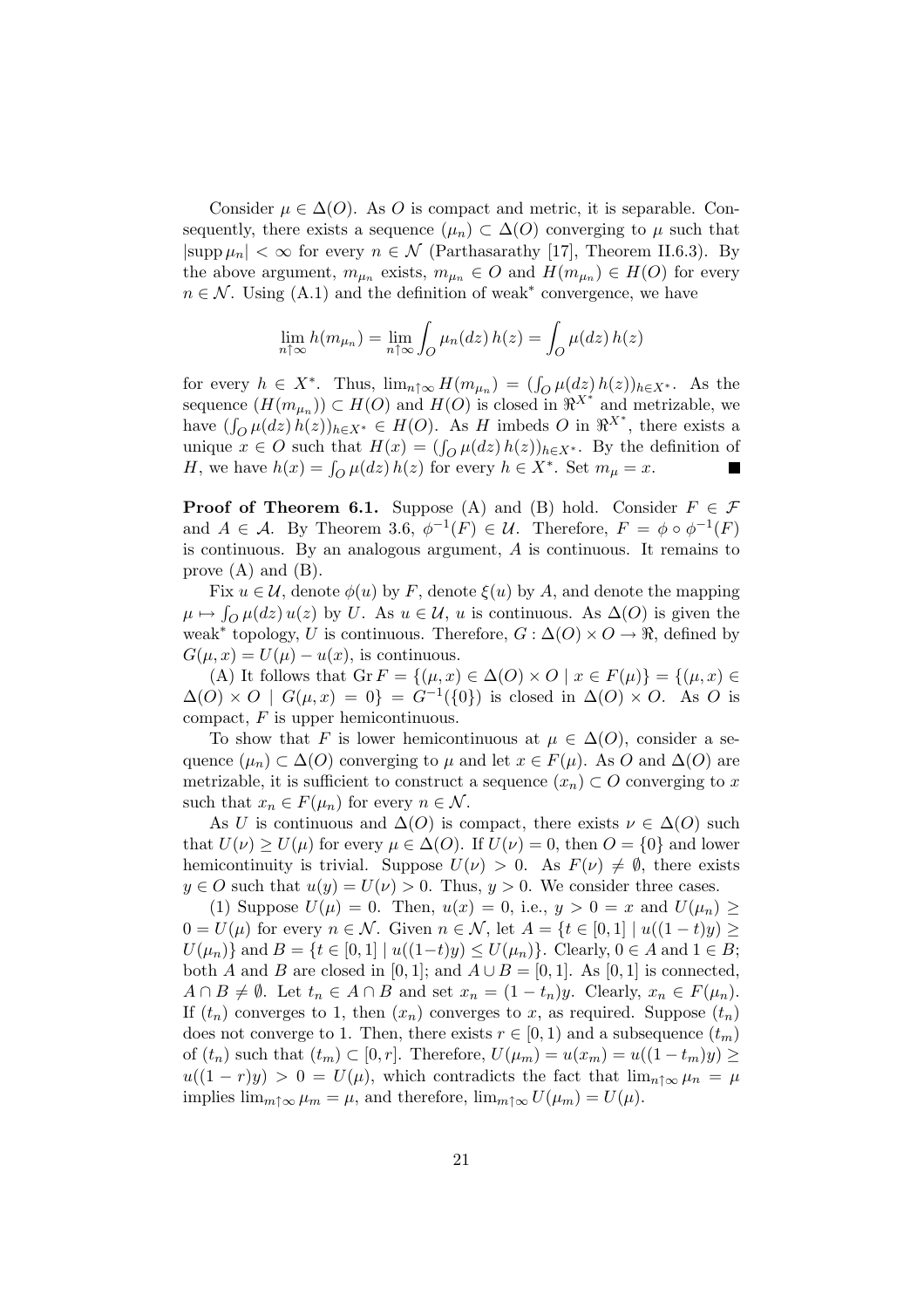(2) Suppose  $U(\mu) = U(\nu)$ . Then,  $u(x) = u(y)$ ,  $x > 0$  and  $U(\mu_n) \leq U(\mu)$ for every  $n \in \mathcal{N}$ . Let  $A = \{t \in [0,1] \mid u(tx) \geq U(\mu_n)\}\$ and  $B = \{t \in$  $[0, 1]$  |  $u(tx) \leq U(\mu_n)$ . Clearly,  $1 \in A$  and  $0 \in B$ ; both A and B are closed in [0, 1]; and  $A \cup B = [0, 1]$ . As [0, 1] is connected,  $A \cap B \neq \emptyset$ . Let  $t_n \in A \cap B$  and set  $x_n = t_n x$ . Clearly,  $x_n \in F(\mu_n)$ . If  $(t_n)$  converges to 1, then  $(x_n)$  converges to x, as required. Suppose  $(t_n)$  does not converge to 1. Then, there exists  $r \in [0,1)$  and a subsequence  $(t_m)$  of  $(t_n)$  such that  $(t_m) \subset [0, r]$ . Therefore,  $U(\mu_m) = u(x_m) = u(t_m x) \le u(rx) < u(x) = U(\mu)$ , which contradicts the fact that  $\lim_{n\uparrow\infty}\mu_n=\mu$  implies  $\lim_{m\uparrow\infty}\mu_m=\mu$ , and therefore,  $\lim_{m \uparrow \infty} U(\mu_m) = U(\mu)$ .

(3) Finally, suppose  $U(\mu) \in (0, U(\nu))$ . Then,  $u(x) \in (0, u(y))$ . Consider  $n \in \mathcal{N}$  such that  $U(\mu_n) \geq U(\mu)$ . Let  $A = \{t \in [0,1] \mid u(tx + (1-t)y) \geq 0\}$  $U(\mu_n)$  and  $B = \{t \in [0,1] \mid u(tx + (1-t)y) \leq U(\mu_n)\}.$  Clearly,  $0 \in A$ and  $1 \in B$ ; both A and B are closed in [0, 1]; and  $A \cup B = [0, 1]$ . As [0, 1] is connected,  $A \cap B \neq \emptyset$ . Let  $t_n \in A \cap B$  and set  $x_n = t_n x + (1 - t_n)y$ . Clearly,  $x_n \in F(\mu_n)$ . Now consider  $n \in \mathcal{N}$  such that  $U(\mu_n) \leq U(\mu)$ . Let  $A = \{t \in [0,1] \mid u(tx) \geq U(\mu_n)\}\$ and  $B = \{t \in [0,1] \mid u(tx) \leq U(\mu_n)\}.$ Clearly,  $1 \in A$  and  $0 \in B$ ; both A and B are closed in [0, 1]; and  $A \cup B =$ [0, 1]. As [0, 1] is connected,  $A \cap B \neq \emptyset$ . Let  $t_n \in A \cap B$  and set  $x_n = t_n x$ . Clearly,  $x_n \in F(\mu_n)$ .

If  $(t_n)$  converges to 1, then  $(x_n)$  converges to x, as required. Suppose  $(t_n)$ does not converge to 1. Then, there exists  $r \in [0, 1)$  and a subsequence  $(t_m)$ of  $(t_n)$  such that  $(t_m) \subset [0, r]$ . Therefore, either  $U(\mu_m) = u(x_m) = u(t_m x +$  $(1-t_m)y \ge u(rx+(1-r)y) > u(x) = U(\mu)$  or  $U(\mu_m) = u(x_m) = u(t_mx) \le$  $u(rx) < u(x) = U(\mu)$ , which contradicts the fact that  $\lim_{n \uparrow \infty} \mu_n = \mu$  implies  $\lim_{m \uparrow \infty} \mu_m = \mu$ , and therefore,  $\lim_{m \uparrow \infty} U(\mu_m) = U(\mu)$ .

(B) As projections are continuous, the mapping  $\pi$  :  $O \times \Delta(O) \rightarrow \Delta(O) \times$ O, given by  $\pi(x,\mu) = (\mu, x)$ , is continuous. Then,  $\text{Gr } A = \{(x,\mu) \in O \times$  $\Delta(O) | \mu \in A(x)$ } = { $(x, \mu) \in O \times \Delta(O) | G \circ \pi(x, \mu) \ge 0$ } =  $\pi^{-1} \circ G^{-1}(\Re_+)$ and  $\text{Gr } A^- = \{(\mu, x) \in \Delta(O) \times O \mid x \in A^-(\mu)\} = \{(\mu, x) \in \Delta(O) \times O \mid$  $G(\mu, x) \geq 0$ } =  $G^{-1}(\Re_+)$  are closed in  $O \times \Delta(O)$  and  $\Delta(O) \times O$  respectively. Therefore, as O and  $\Delta(O)$  are compact, A and  $A^-$  are upper hemicontinuous. It remains to show that  $A$  and  $A^-$  are lower hemicontinuous.

To show the lower hemicontinuity of A at  $x \in O$ , consider a sequence  $(x_n) \subset O$  converging to  $x \in O$  and let  $\mu \in A(x)$ . By definition,  $U(\mu) \ge u(x)$ . We need to construct a sequence  $(\mu_n) \subset \Delta(O)$  converging to  $\mu$  in the weak<sup>\*</sup> topology such that  $\mu_n \in A(x_n)$  for every  $n \in \mathcal{N}$ . As U is continuous and  $\Delta(O)$  is compact, there exists  $\nu \in \Delta(O)$  such that  $U(\nu) \geq U(\mu)$  for every  $\mu \in \Delta(O).$ 

Suppose  $U(\mu) = U(\nu)$ . Then, clearly,  $u(x_n) \leq U(\mu)$  for every  $n \in \mathcal{N}$ . Set  $\mu_n = \mu$  for every  $n \in \mathcal{N}$ . Clearly,  $\mu_n \in A(x_n)$  for every  $n \in \mathcal{N}$  and  $(\mu_n)$ converges to  $\mu$ .

Now suppose  $U(\mu) < U(\nu)$ . If  $n \in \mathcal{N}$  is such that  $u(x_n) \leq U(\mu)$ , then set  $\mu_n = t_n \mu$  where  $t_n = 1$ . Clearly,  $\mu_n \in A(x_n)$ .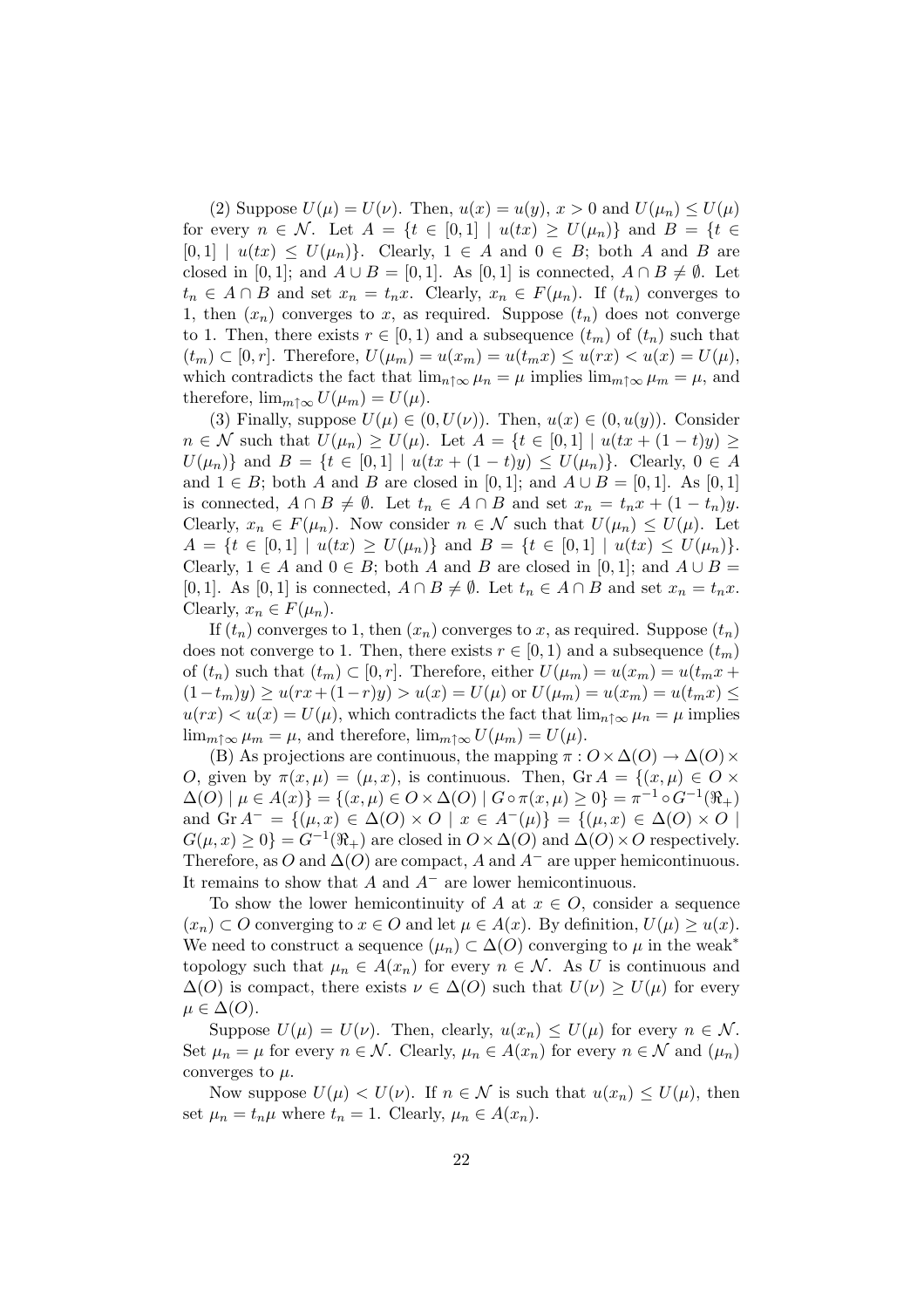Now consider  $n \in \mathcal{N}$  such that  $u(x_n) > U(\mu)$ . Then,  $U(\nu) \geq U(\delta_x)$  $u(x)$  for every  $x \in O$ . In particular,  $U(\nu) \geq u(x_n) > U(\mu)$ . Let  $t_n \in [0,1]$ be such that  $U(t_n\mu + (1 - t_n)\nu) = t_n U(\mu) + (1 - t_n)U(\nu) = u(x_n)$ . By construction,  $\mu_n = t_n \mu + (1 - t_n) \nu \in A(x_n)$ .

It suffices to show that  $(t_n)$  goes to 1. Note that  $|U(\mu_n) - U(\mu)| \le$  $|u(x_n) - u(x)|$ . Suppose  $(t_n)$  does not go to 1. Then, there exists  $r \in$  $[0, 1)$  and a subsequence of  $(t_n)$  in  $[0, r]$ . As this subsequence must have a convergent subsequence, there exists a subsequence  $(t_m)$  of  $(t_n)$  such that  $(t_m) \subset [0, r]$  and converges to  $t \in [0, r]$ . As U is continuous,  $|U(t\mu +$  $(1-t)\nu - U(\mu) = |U(\lim_{m \uparrow \infty} \mu_m) - U(\mu)| = |\lim_{m \uparrow \infty} U(\mu_m) - U(\mu)| =$  $\lim_{m \uparrow \infty} |U(\mu_m) - U(\mu)|$ . As  $t \leq r < 1$  and  $U(\nu) > U(\mu)$ , we have  $0 <$  $|rU(\mu) + (1 - r)U(\nu) - U(\mu)| = |U(r\mu) + (1 - r)\nu) - U(\mu)|$ , and therefore,  $0 < |U(rμ+(1-r)ν)-U(μ)| ≤ |U(tμ+(1-t)ν)-U(μ)| = \lim_{m\uparrow\infty} |U(\mu_m) |U(\mu)| \leq \lim_{m \uparrow \infty} |u(x_m) - u(x)| = 0$ , a contradiction.

To show the lower hemicontinuity of  $A^-$ , we shall use the fact that  $\emptyset \neq F(\mu) \subset A^{-}(\mu)$  for every  $\mu \in \Delta(O)$ . Consider a sequence  $(\mu_n) \subset \Delta(O)$ converging to  $\mu \in \Delta(O)$  and let  $x \in A^{-}(\mu)$ . If  $x \in F(\mu)$ , then by the lower hemicontinuity of F established in (A), there exists a sequence  $(x_n) \subset O$ converging to x such that  $x_n \in F(\mu_n) \subset A^{-}(\mu_n)$  for every  $n \in \mathcal{N}$ . Suppose  $x \in A^{-}(\mu) - F(\mu)$ . It follows that  $u(x) < U(\mu)$ . As U is continuous and  $(\mu_n)$  converges to  $\mu$ , we have  $\lim_{n \uparrow \infty} U(\mu_n) = U(\mu)$ . Thus, there exists  $N \in \mathcal{N}$  such that  $n > N$  implies  $U(\mu_n) > u(x)$ , i.e.,  $x \in A^-(\mu_n)$ . Define the sequence  $(x_n)$  as follows: for  $n \leq N$ , pick any  $x_n \in A^{-}(\mu_n)$  (this selection is feasible by property (A)), and for  $n > N$ , set  $x_n = x$ . Clearly,  $\lim_{n \uparrow \infty} x_n = x$ and  $x_n \in A^{-}(\mu_n)$  for every  $n \in \mathcal{N}$ .

**Proof of Theorem 6.2.** Consider  $F \in \mathcal{F}$ . By  $(A)$ , F has nonempty values. By Theorem 6.1, F is continuous. By Theorem 3.6, there exists  $u_F \in \mathcal{U}$  such that  $F = \phi(u_F)$ . (a) implies that  $F(\mu) = \phi(u_F)(\mu)$  is closed in O. As O is compact, this means  $F$  has compact values. The result follows from the Maximum theorem (Berge [2], Section VI.3).  $\blacksquare$ 

**Proof of Theorem 6.3.** Consider  $A \in \mathcal{A}$ . By Theorem 5.5,  $A = \xi(u_A)$ for some  $u_A \in \mathcal{U}$ . As  $\delta_x \in \xi(u_A)(x)$  for every  $x \in O$ , we have  $A(x) \neq \emptyset$ for every  $x \in O$ . By Theorem 6.1, A is continuous. (a) implies that  $u<sub>A</sub>$ , and therefore  $U_A$ , is continuous. It follows that  $A(x) = \xi(u_A)(x)$  is closed in  $\Delta(O)$ . As  $\Delta(O)$  is compact, this means A has compact values. As p is continuous, the mapping  $\mu \mapsto \int_{O} \mu(dz) p(z)$  is continuous. The result follows from Maximum theorem (Berge [2], Section VI.3).

#### References

[1] K. J. Arrow: The theory of risk aversion, in Aspects of the Theory of Risk-Bearing. Yrjo Jahnsson Lectures, Helsinki, Finland (1965).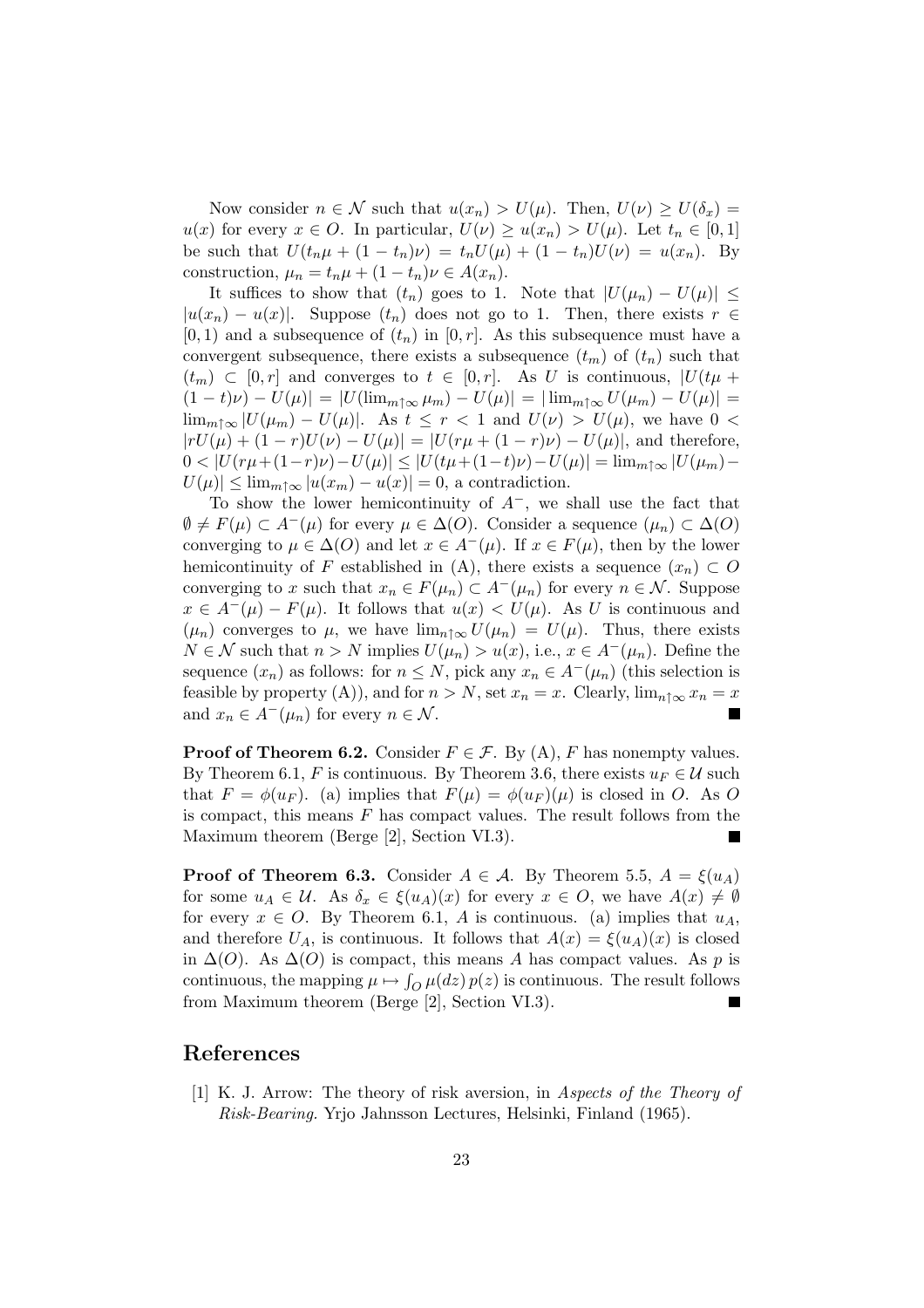- [2] C. Berge: Topological Spaces, Macmillan (1963)
- [3] D. Duffie: Security Markets, Academic Press (1988).
- [4] G. T. Duncan: A matrix measure of multivariate local risk aversion, Econometrica 45, 895-904 (1977)
- [5] N. Dunford, J. T. Schwartz: Linear Operators, Part I: General Theory, Wiley Interscience (1988)
- [6] S. Grant, A. Kajii, B. Polak: Many good choice axioms: when can many-good lotteries be treated as money lotteries? Journal of Economic Theory 56, 313-337 (1992)
- [7] S. Grant, A. Kajii, B. Polak: Many good risks: an interpretation of multivariate risk and risk aversion without the independence axiom, Journal of Economic Theory 56, 338-351 (1992)
- [8] G. Hanoch: Risk aversion and consumer preferences, Econometrica 45, 413-426 (1977)
- [9] I. N. Herstein, J. Milnor: An axiomatic approach to measurable utility, Econometrica 21, 291-297 (1953)
- [10] K. Itô, H. P. McKean: *Diffusion Processes and Their Sample Paths*, Springer (1965)
- [11] E. Karni: On multivariate risk aversion, Econometrica 47, 1391-1401 (1979)
- [12] R. E. Kihlstrom, L. J. Mirman: Risk aversion with many commodities, Journal of Economic Theory 8, 361-368 (1974)
- [13] R. E. Kihlstrom, L. J. Mirman: Constant, increasing and decreasing risk aversion with many commodities, Review of Economic Studies 48, 271-280 (1981)
- [14] V. Krishna, H. Sonnenschein: Duality in consumer theory, in J. Chipman, D. McFadden, M. Richter (eds.) Preferences, Uncertainty and Optimality: Essays in Honor of Leonid Hurwicz, Westview Press (1990)
- [15] H. Levy, A. Levy: Arrow-Pratt measures of risk aversion: the multivariate case, International Economic Review 32, 891-898 (1991)
- [16] J. Martinez-Legaz, J. Quah: A contribution to duality theory, applied to the measurement of risk aversion, Economic Theory 30, 337-362 (2007)
- [17] K. R. Parthasarathy: Probability Measures on Metric Spaces, Academic Press (1967)